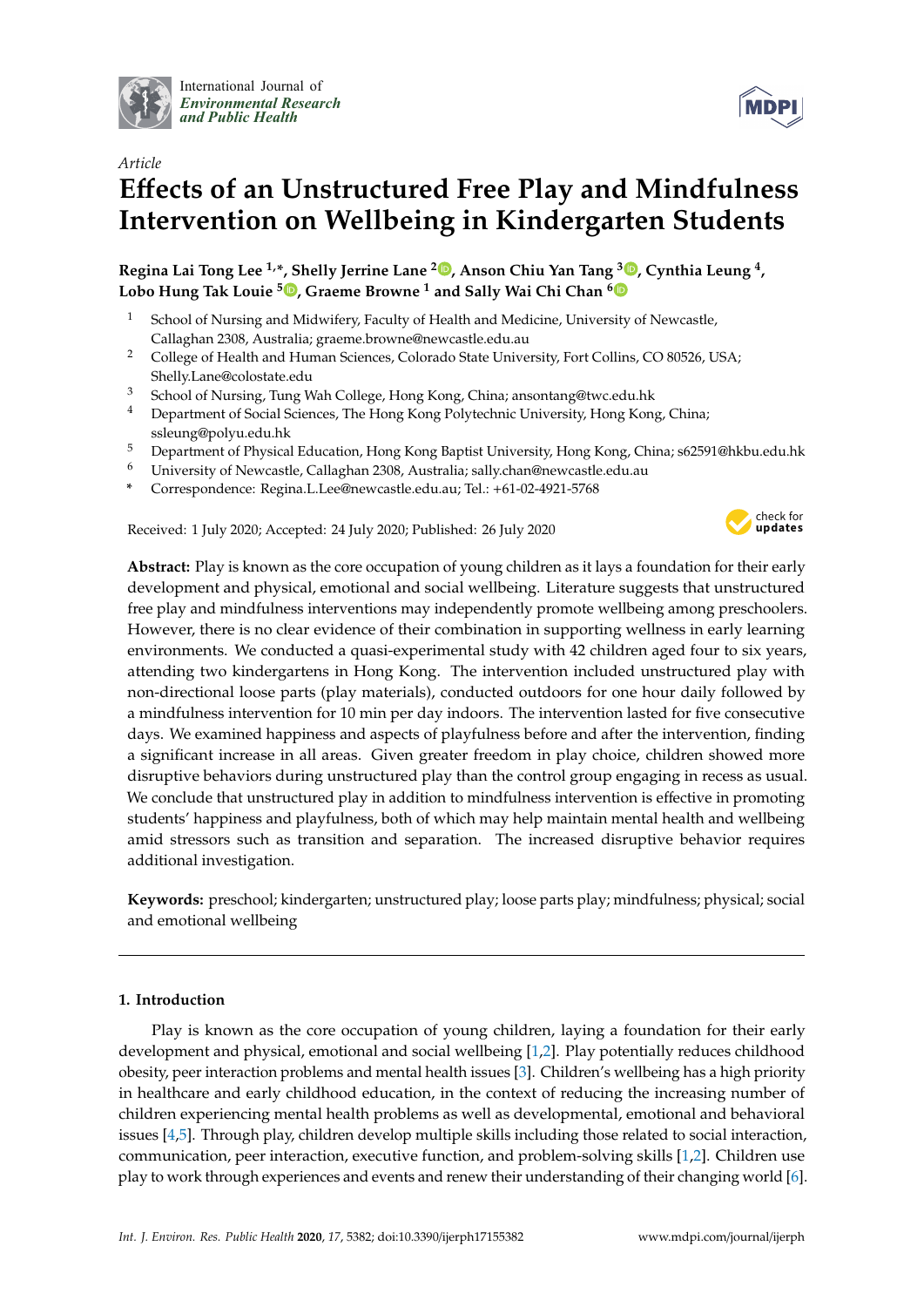Child-directed, unstructured outdoor play offers an opportunity for young children to explore the natural environment and engage with their peers [\[3\]](#page-12-2). Outdoor free play allows the testing of physical limits, expressing oneself freely, building self-confidence and facilitating socialization, which may not be achieved through play with electronic games [\[3](#page-12-2)[,7\]](#page-12-6).

Spending time in preschool or school may be linked to low levels of physical activity [\[8\]](#page-12-7). As such, providing the opportunity to engage in physical activity and reducing sedentary time represents another potential benefit for play [\[4\]](#page-12-3). Investigations focusing on varying access to free play times in child care environments have shed light on the complexity of optimal free play time. Razak, et al. [\[9\]](#page-12-8) worked with childcare facilities, serving children aged three to six years, to optimize unstructured play opportunities. Rather than the routine single 60-min block of free play, three shorter play periods (two morning periods of 15 min; one 30 min afternoon period) were offered to the children. Using a cluster randomized trial design (cluster RCT), the amount of moderate to vigorous physical activity (MVPA) in children during play was examined, looking at play as usual environments compared to MVPA in children in the intervention environment. Findings indicated that mean MVPA was greater in the intervention group, as was the overall percentage of time spent in MVPA. Somewhat in contrast, other investigators have introduced four 30-min free play sessions in preschool or child care environments, finding no positive impact on MVPA. Driediger, et al. [\[10\]](#page-12-9) carried out a cluster RCT, providing the intervention group four 30-min periods of outdoor unstructured play daily for eight weeks. They failed to find a significant difference in physical activity between groups across time. Importantly, in this study compliance in wearing the accelerometer was poor and attrition high, resulting in the loss of nearly 30% of participant data. A similarly designed study, comparing four 30-min outdoor free play periods to a control of two periods per day, also failed to find between group differences [\[11\]](#page-12-10). However, this later study utilized a two-day baseline and two-day intervention period. In this very short duration intervention investigators found that there were no significant between-group differences in the changes in step counts per minute or time spent on MVPA during the school day. This study used a small sample size and the very short intervention period, and as such these findings should be viewed with caution.

Wolfenden, et al. [\[12\]](#page-12-11) investigated the benefits of unrestricted access to outdoors for free play throughout the day, when structured activity was not taking place; this study also took place in childcare settings, using a cluster RCT design. Data was collected at baseline and at a three-month follow-up time point. However, in this study no significant between-group differences were found for minutes of MVPA) or total physical activity while in childcare. Investigators suggested that simply providing unrestricted access to outdoor free play was insufficient to encourage all children to engage in physical activity; some children preferred indoor activities. Furthermore, because all children were not engaged outside at the same time, investigators proposed that staff involvement during free play time involved fewer prompts and positive comments in the intervention group, something that was not seen in the comparison group. This might also have altered outcomes. Thus, for young children, scheduling several short opportunities for play may best support engagement in outdoor activities for the child, and optimize support from childcare staff.

Based on a pilot study using loose parts play materials, in which investigators found that children who had opportunities to engage with these materials during recess were perceived as more social, creative, and resilient [\[9\]](#page-12-8), Bundy, et al. [\[1\]](#page-12-0) developed a cluster RCT of unstructured play among children aged five to seven years in schools. They aimed to engage children's natural playfulness instincts to promote physical activity and enhance the development of social skills. These investigators documented increased physical activity and argued that opportunities to experience the benefits of motor, social and emotional challenges could be offered to children through play activities on the school playground [\[5\]](#page-12-4). Expanding on this work, Engelen, et al. [\[13\]](#page-12-12) carried out a cluster RCT, altering available play materials for the intervention classrooms and addressing adult concerns about risk-taking during playground play. Although all children had recess for one hour each school day, the intervention group was provided a variety of materials considered 'loose parts' play. Play materials included such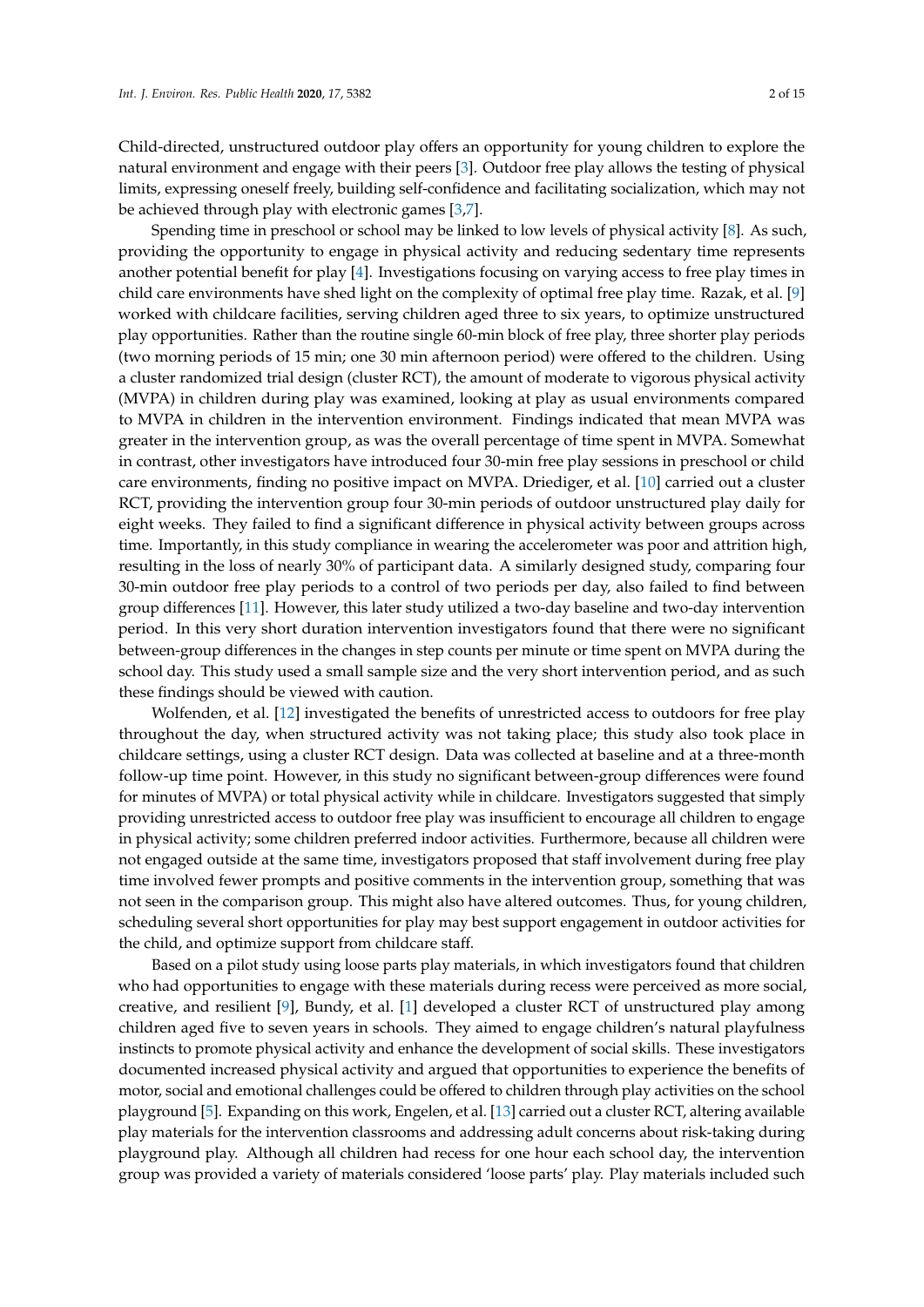things as swim noodles, old tires, stacking crates, large foam-filled pillows or mats, large pieces of foam and foam shapes, and large cardboard barrels. Paralleling the play intervention, investigators addressed teachers' and parents' concerns about play with loose parts materials in a joint workshop. The combination of play opportunity for the children and risk reframing for the adults involved was considered crucial because adult concerns about risk could circumvent child access to the play materials. Investigators found that the intervention group had significant increases in total step counts and duration of MVPA and a decrease in sedentary activity during break times when gender, school grade, body mass index, socioeconomic status and the size of play area were statistically controlled. It is notable that the frequency of intervention was higher (5 days/week) and the duration of intervention was longer (13 weeks) than other similar trials, which may have positively influenced findings.

In many of these studies missing data was a potential problem. Some investigators [\[8](#page-12-7)[,10](#page-12-9)[,13\]](#page-12-12) opted not to include data suggesting inaccurate activity counts (e.g., a zero activity count for a period of ten minutes; records of less than 50 to 80% of the intended wear time per day; reduced wear time per week) The percentages of missing data were comparably high in both the shorter and the longer observation periods [\[10\]](#page-12-9). In two studies [\[9](#page-12-8)[,12\]](#page-12-11) multiple imputations to replace missing data was used, even when they had fewer missing data. Thus, missing data appears to be a factor that must be carefully considered.

Additional considerations in these studies included activity recording time. Some studies recorded children's steps within the assigned intervention period and the setting of school or day care center [\[3](#page-12-2)[,9](#page-12-8)[,12](#page-12-11)[,13\]](#page-12-12), while others measured total steps during wake time across the entire day [\[8](#page-12-7)[,11\]](#page-12-10). Studies also differed in sample size and age. Given the between studies differences it is difficult to draw any firm conclusions regarding whether providing opportunities for unstructured play intervention would improve the overall physical activity level in children's daily life. Furthermore, it is not clear how best to structure access to such play materials, and whether this might differ depending on the age of the child. As such there is much yet to be done in this area.

While some evidence exists of the benefits of unstructured play, and perhaps even more relative to loose parts play, other interventions also show promise. In particular, mindfulness interventions may help young children control expression of emotions, as well as maintain social and emotional wellbeing. Mindfulness is described as the most basic forms of meditation [\[14\]](#page-12-13). It is process and quality of mind that guides us to be in the moment, to notice things as they take place and pass no judgement, involving noticing the mind-wandering and bringing attention back to an identified point of focus [\[15\]](#page-13-0). Mindfulness training may help children develop many skills, including self-regulation and attention [\[15](#page-13-0)[,16\]](#page-13-1) and is reported to support improvements in learning and health [\[15\]](#page-13-0). The study of mindfulness training for children has gained interest, and while more research is needed, outcomes are promising [\[15](#page-13-0)[–17\]](#page-13-2). Mindfulness training, often coupled with other interventions, has been shown to positively impact learning, social competence, social-emotional development, and various executive functions [\[15](#page-13-0)[–17\]](#page-13-2). For instance, Flook, et al. [\[15\]](#page-13-0) carried out a cluster RCT on 68 elementary schoolchildren, mean age five years, nested within seven classrooms. A mindfulness-based kindness curriculum (20 to 30 min, ×2/week, for 12 weeks) was provided to the intervention group and outcomes compared to a wait-list control group. Children receiving the mindfulness curriculum had better marks at the end of the school year in the domains of learning, health, and social-emotional development. In addition, teacher-rated social competence, as well as the prosocial behavior and emotion regulation, were better for the intervention group. In spite of relatively small size of the clusters and non-blinded raters, this intervention has merits.

Poehlmann-Tynan, et al. [\[17\]](#page-13-2) also used a cluster RCT design to investigate the feasibility of implementing a mindfulness intervention with economically disadvantaged preschool children. The intervention group received one-hour of a mindfulness intervention in addition to a three-hour dialogic reading program per week for 12 weeks. Compared with the control group, children in the intervention group significantly increased their attentional focus and self-regulation skills from baseline to post-test. Moreover, the improvement in self-regulation was maintained at follow-up.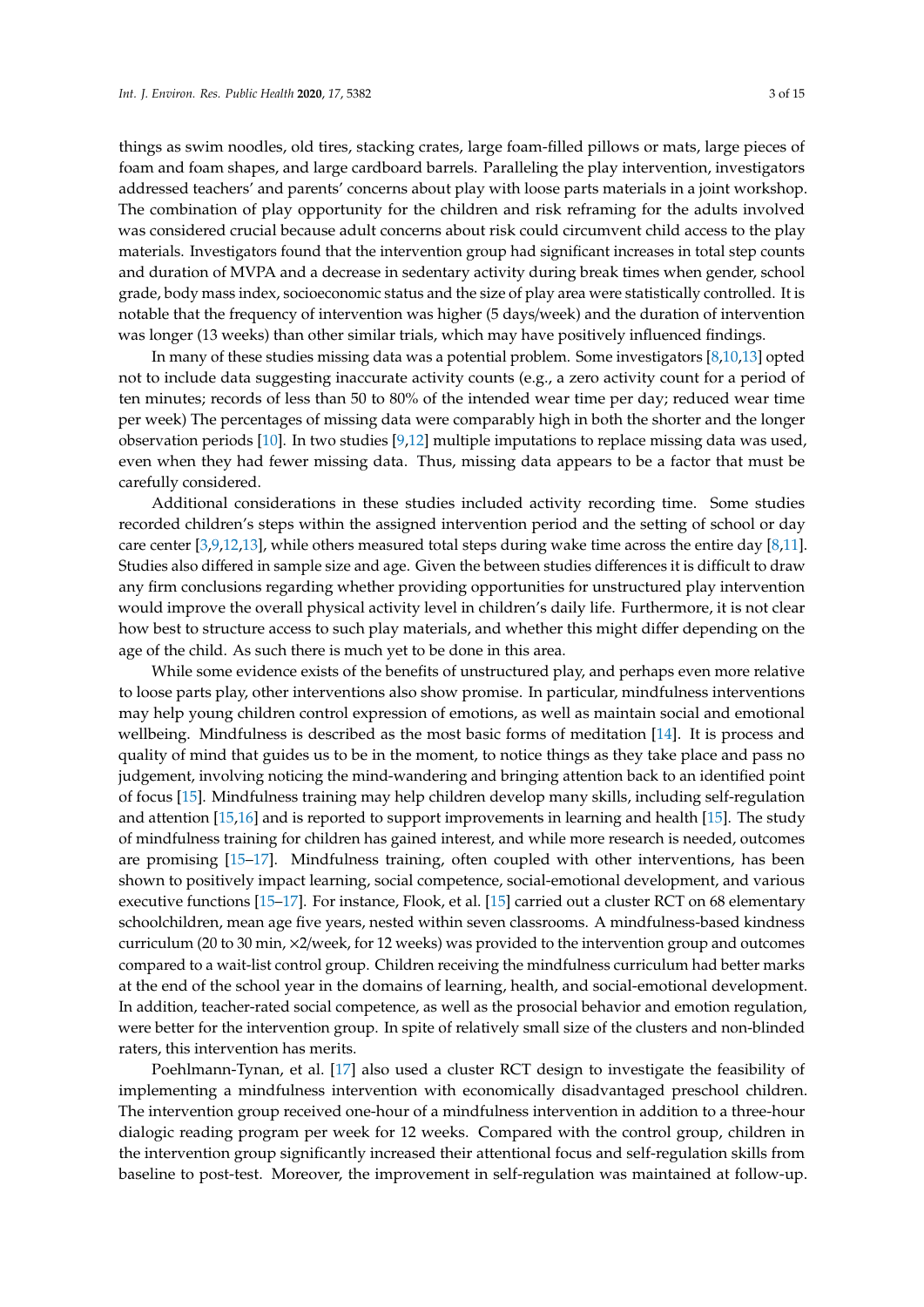The data collectors were blinded to the group assignment, but the samples size of the clusters was small. Other literature also documents that even a guided mindfulness intervention as brief as three to four sessions of five to 10 min can buffer affective reactivity and reduce impulsive behaviors among young children [\[12](#page-12-11)[–21\]](#page-13-3).

It has been reported that periods of transition, for instance in transitioning to school from kindergarten, can be challenging for young children. For instance, parents report that children have difficulty with the different approaches to teaching and teachers report challenges with children following rules [\[22\]](#page-13-4). Furthermore, children report wishing to return to kindergarten, where they had experienced less pressure to perform [\[23\]](#page-13-5). Moreover, children are reported to experience an increase in stress that may last as long as six months into the school year [\[24\]](#page-13-6) and limited their ability to successfully use coping strategies [\[25\]](#page-13-7). Stressful transitions have been noted to potentially impair the learning process and childhood development [\[25\]](#page-13-7).

Thus, there are potential benefits of both unstructured/loose parts play and mindfulness interventions; no studies were identified that incorporated both. The aim of this study was to examine the effectiveness of unstructured loose parts play in addition to a mindfulness intervention in promoting physical activity level, emotional wellbeing, peer interaction and playfulness among preschoolers compared with those who underwent usual play at the kindergarten.

The hypothesis of the current study was that, compared to a control group engaging in recess as usual, physical activity level, emotional wellbeing, peer interaction and playfulness would be significantly better among preschoolers who played outside with unstructured loose parts materials during recess and engaged in mindfulness activities throughout the week-long intervention period.

# **2. Methods**

# *2.1. Design*

The current study used a parallel two-arm quasi-experimental design. Two kindergartens were recruited, one assigned as intervention and the other a comparison group. A pre-intervention assessment was conducted the week prior to implementation of the intervention. The intervention was conducted for five consecutive days in March 2019, and a post-intervention assessment was conducted the week following intervention. There was no change to methods after the commencement of the study.

#### *2.2. Participants*

Kindergartens and students were convenience sampled. The principal investigator (PI) met and provided project details to the two kindergartens' principals and the schoolteachers with the information sheet and consent form for parents. After seeking approval from the management committee of two kindergartens, the two researchers delivered briefing sessions to the parents arranged by the kindergarten principals in one of the classrooms. The parents returned the consent forms through the kindergartens' communication system. We only recruited those children who met the inclusion criteria with the returned parental consent forms. The two kindergartens included were those (1) registered under the Hong Kong Education Bureau, (2) having a play area for intervention and observation, and (3) having at least one hour for lunch time and recess for students each school day. The inclusion criteria of students were those who were (1) aged between three and seven years, and (2) typically developing with no physical or developmental disabilities. Data were collected for control and intervention groups within the environment in which recess took place. For the control children data were collected in an indoor assembly hall. For the intervention group data were collected in the indoor activity area at baseline, and on the outdoor playground outside at post-test.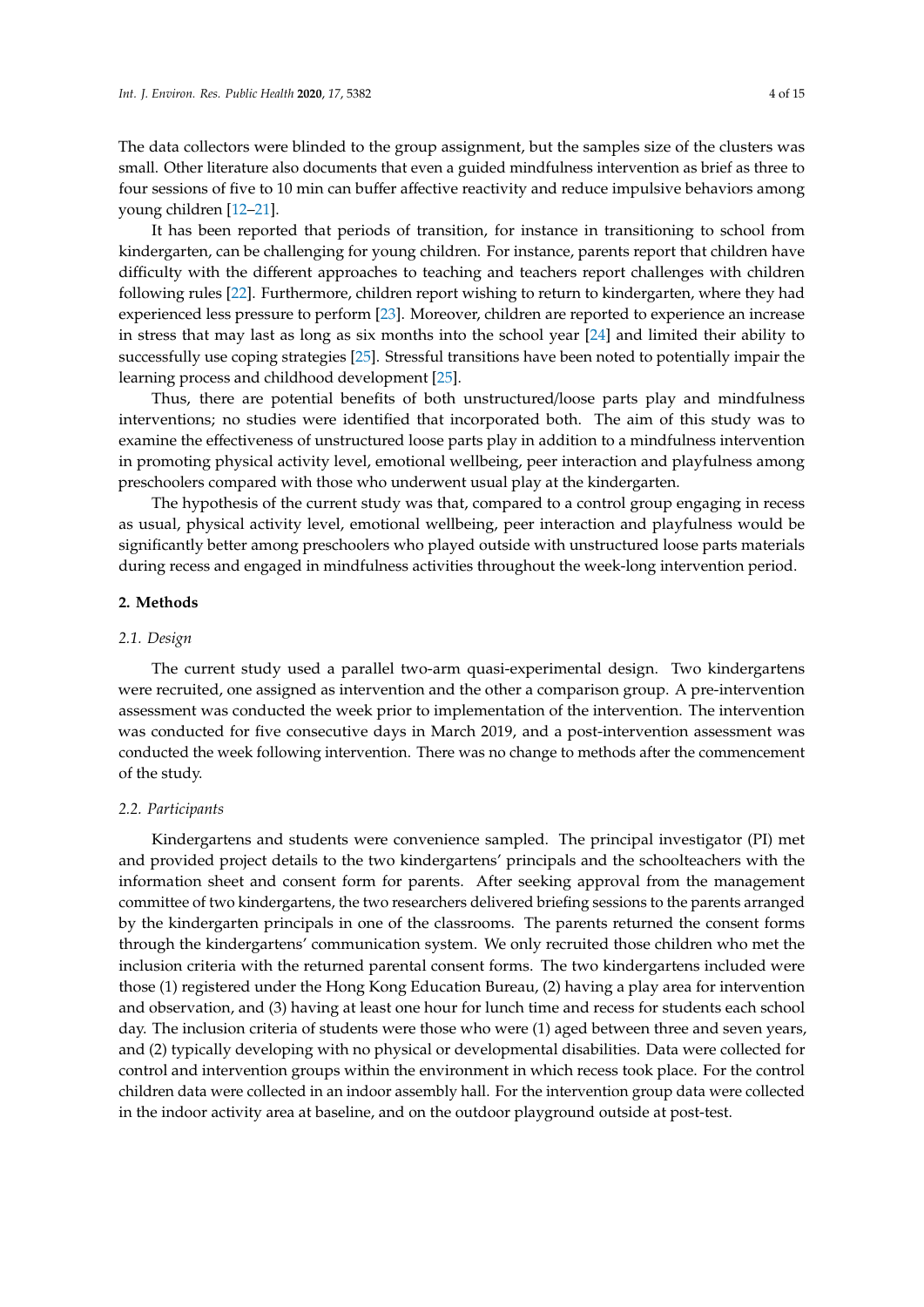#### *2.3. Intervention*

We used a multidisciplinary approach to develop our intervention program, capitalizing on skills and knowledge from community health nursing, occupational therapy and early childhood education. The program, Supporting Wellness in Early Learning Environments (SWELE) combined loose parts free play and mindfulness sessions. SWELE offered children the opportunity to explore and strategize, develop interaction and cooperation skills, build peer relationships during unstructured free play, and engage in activities designed to reduce anxiety and increase focus and attention during mindfulness sessions.

In this study unstructured free play involved providing children access to the loose parts play materials that have no specific purpose. We included a myriad of play materials, including such items as paper boxes, hula hoops, cones, bean bags, car tires, tree sticks, tree leaves, strawman, paper sticks, blank paper, paint, and paint brushes. The materials used were the same on each intervention day and were made available in the outdoor playground. Play lasted 45 min each day.

In this study, the mindfulness intervention involved having children sit quietly inside a room. The PI then led the children through storytelling, deep-breathing exercises, and body scanning. The PI asked the children to imagine the air going to a different part of the body, to notice the sensations such as tingling, warmth, coolness or pressure in that part of body, and then to exhale any those of uncomfortable sensations they may be feeling in that part of body. The activities followed a reproducible sequence each day. Mindfulness activities were undertaken for 15 min daily, indoors, and immediately following play. The control group engaged in recess as usual, following their established routine. These children played with toys and fixed equipment indoors, in the assembly hall of the school. The total play time for the control group was approximately 60 min as there were no mindfulness activities.

The PI led the children through storytelling for deep-breathing exercises, body scanning and being aware of their thoughts and emotions. Each session was divided into a series of three mindfulness exercises, which focused on three types of activities: (i) mindfulness of breathing, (ii) mindfulness of body, (iii) and mindfulness of thoughts and emotions. All mindfulness activities were offered to children as "story-telling" to create mental images, meant to promote awareness of the three aspects of the self, related to breath, body, and thoughts/emotions. In each of the sessions, children were first required to concentrate on breath whilst refraining from actively controlling it. In the second activity, they had to concentrate their attention on different body parts. In the last activity, children were encouraged to observe the stream of their thoughts and emotions through storytelling. For example, an apple on the belly was used to better focus and observe the breath, while imaging thoughts such as soap bubbles, sea waves or clouds was believed to help children experiencing and understanding the transitory process of thoughts. During the body contemplation exercises, mindful movement was used such that children were asked to mindfully explore their body while walking and imagining that the floor was made of sand or grass.

The PI explained to the children on the three mindfulness activities in the language that they understood through storytelling. The children were told that the purpose of mindfulness activities was to make the body relax and they feel better. The PI had also checked the children's understanding by asking "Could you tell me why we are now doing the mindfulness activities?" The children were able to state the reasons for doing the mindfulness activities.

#### *2.4. Outcomes*

The instruments for data collection included questionnaires for parents, pedometers, stadiometers, weight scales, and psychometric scales for children. Prior to beginning child-based data collection, parents completed the parent questionnaires at the kindergartens. The questionnaire for parents included items of date, child's name, and parents' education level. The assessors also asked the children about their demographic information and recorded the responses. Children were assigned a research code constructed from an abbreviated name and the child's initials. Demographic information relative to child name, age, gender and grade were recorded.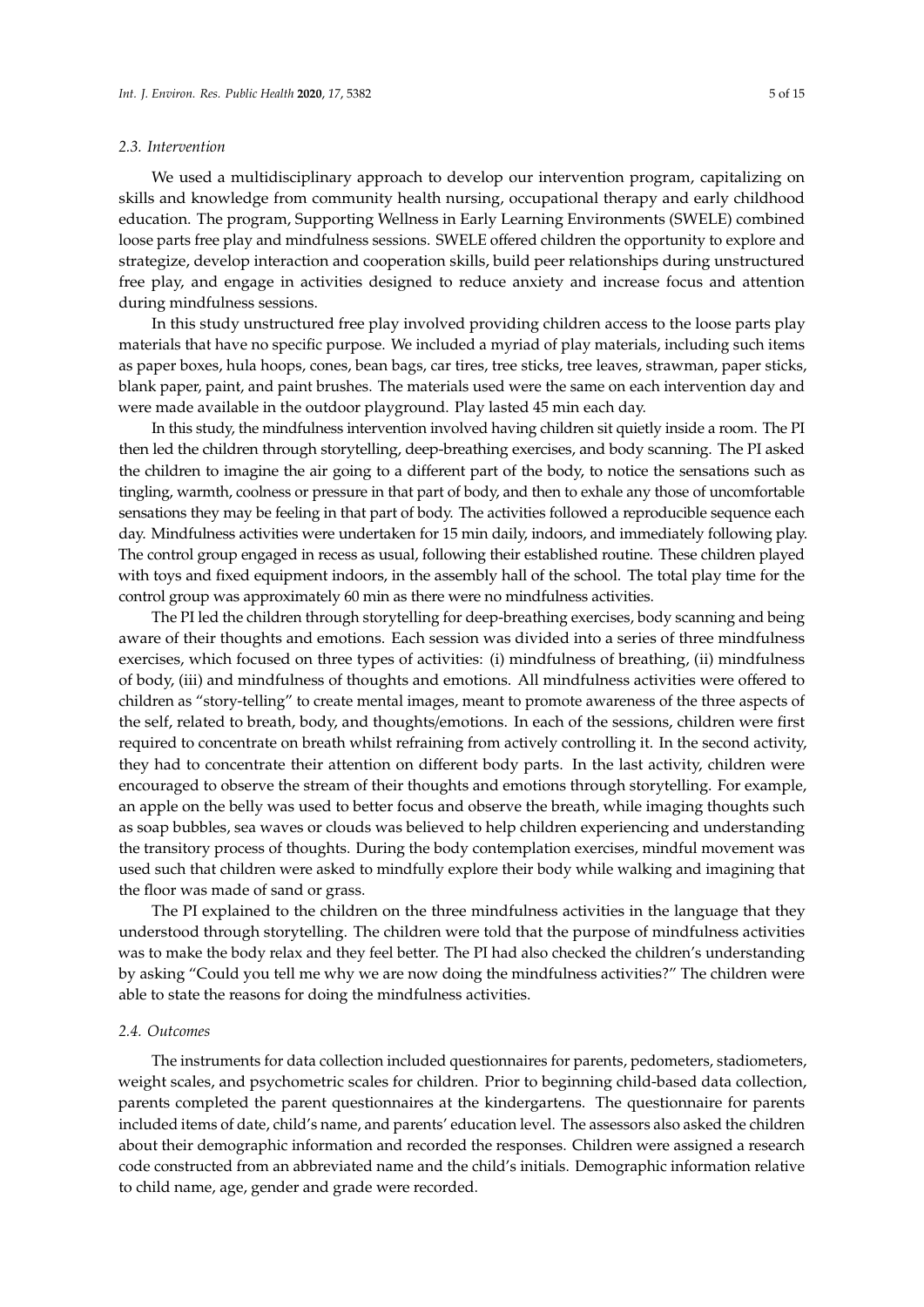## 2.4.1. Measures of Physical Wellbeing

An electric pedometer, Yamax Digi-Walker CW-701, was used to count the children's steps during play. The pedometer was attached onto each child's trousers at the right iliac crest during play at pre-test and post-test. This device collects data relative to step counts, distance and calories. The concurrent validity of CW-701 was satisfactory [\[26\]](#page-13-8). No significant differences were identified in the step count for both groups in this study.

Additional measures of physical wellbeing included weight and calculation of body mass index (kg/m<sup>2</sup>). At pre-test and post-test, children's height (cm) and weight (kg) were measured by the assessors using stadiometers and recorded before and after the intervention.

## 2.4.2. Emotional Wellbeing

The Smiley Face Likert Scale was used to assess children's level of happiness after play [\[27\]](#page-13-9). Each child was asked to choose the face on the Smiley Face Likert Scale which reflected his or her level of happiness after play. There were eight items which evaluated the easiness, funniness, excitement and method of play; children's desire to play again and for longer; and the appearance and accessibility of the play environment. The smileyometer was a five-point Likert scale ranging from "1 = wow (greatest smile)" to "5 = oh dear (no smile)". The scores were reversed, therefore higher score indicates higher level of happiness. Although children completed the Smiley Face scale daily following play, in this study we used only pre-test and post-test ratings.

The Children's Emotional Manifestation Scale [\[28\]](#page-13-10) classifies observable emotional behaviors of children during play. This scale was completed at pre- and post-test time points by the trained raters and included interviews with each child. The scale contains five items which are facial expression, vocalization, activity, interaction, and level of cooperation. Each item is measured on a five-point scale from "1 = positive emotion" to "5 = negative emotion". The content validity (CVI =  $0.96$ ) and convergent validity with the State Anxiety Scale (*r* = 0.76, *p* < 0.01) are satisfactory. Moreover, the internal consistency (Cronbach's alpha =  $0.92$ ) and inter-rater reliability (ICC =  $0.96$ ) are excellent. The scores are reversed, therefore higher scores indicate more positive emotions.

# 2.4.3. Social Wellbeing

The Penn Interactive Peer Play Scale was used to assess the child's behaviors, competencies, needs, success and difficulties with peers during play [\[29\]](#page-13-11). This tool was designed for use with children in preschool and kindergarten and includes parallel parent and teacher versions. Each of the 36 items are measured on a four-point scale from " $1 =$  never" to " $4 =$  always". Factor analysis and canonical analysis has supported a three-factor structure, termed dimensions [\[30\]](#page-13-12). This tool has acceptable internal consistency for each dimension (Cronbach's alpha = 0.74–0.84) and interrater reliability assessment revealed a significantly high correlation of 0.88 (*p* < 0.001) [\[30\]](#page-13-12). The three dimensions defined by this tool include Disruption (10 items), Disconnection (nine items) and Interaction (10 items). Disruption reflects behaviors such as aggression and antisocial play behaviors. Disconnection reflects not participating in play, evidenced by withdrawing, wandering, hovering, and being ignored by playmates. The third dimension, Interaction, is characterized by sharing ideas, helping and encouraging other children to engage in play, and leading [\[30\]](#page-13-12). Scoring for items belonging to Disruption and Disconnection are reversed, therefore higher scores indicate less behavior problems.

The Test of Playfulness Scale was used to assess the child's disposition to engage in play [\[31\]](#page-13-13). This scale consists of three domains of playfulness: the extent of time the behavior was observed (eight items), the intensity of the behavior (five items), and the child's skillfulness in demonstrating the behavior (16 items). Scores for each scale are summed for a total Playfulness score. Each item is measured on a four-point scale from " $0 =$  lowest level" to " $3 =$  highest level". Using Rasch analysis, the scale has been shown to measure the overall construct of playfulness. In addition, 98% of the children showed valid person-response patterns and all raters fit the measurement model [\[32\]](#page-13-14). Higher scores reflect higher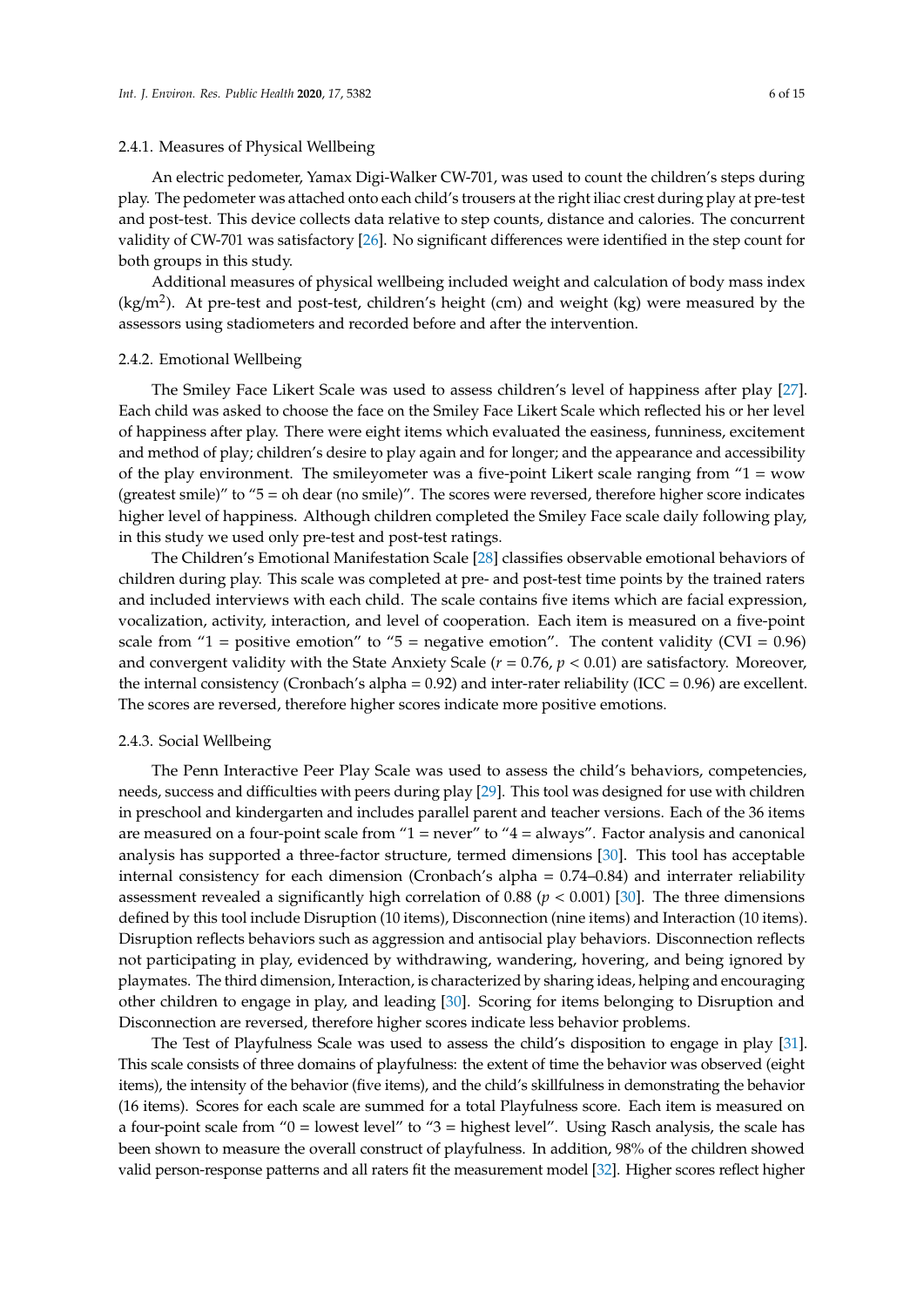level of playfulness. For this investigation raw scores for each domain of playfulness were used. In this study children's play activities were recorded for 20 min each day, and playfulness was scored from the videotapes, as is recommended for the Test of Playfulness. The videos from the pre-test and post-test were rated by trained raters at the university and used in this study.

# *2.5. Sample Size*

A targeted sample size was calculated using G power 3.1.9.2 2 (Heinrich-Heine-Universität, Düsseldorf, Germany). The significance level was set at 0.05 and the power was set at 80 per cent. Assuming a small to moderate effect size of 0.25 and a correlation coefficient of 0.5 between repeated measures, the total sample size required was 34 for an F test of group by time interaction. Assuming a consent rate of 90% and an attrition rate of 10%, the required sample size was 42. Therefore, a minimum of 21 students from each kindergarten was required.

Each kindergarten in this study had 30–35 students. Because we required individual videotapes of children playing and this mandated that a research assistant tracked one child throughout the 45–50 min play time, we restricted our enrollment to the required sample size of 42, including the first 20–22 children in each kindergarten from whom we received parent questionnaires and consent forms.

# *2.6. Group Allocation*

Two kindergartens were randomized into an intervention and control group with the use of randomizing software. The allocation ratio was 1:1. Opaque envelopes contained the results of group allocation and were delivered to each kindergarten by a research assistant. The interventionist (PI), assessors and the kindergarten teacher were concealed from the allocation results but opened the envelopes on the first day of the intervention period. The kindergarten teacher enrolled children and parents based on convenience sampling.

# *2.7. Blinding*

The research assistant, kindergarten teacher, assessors and raters of videos were blinded to the study hypothesis. In addition, the two raters of videos were blinded to the time points at which the videos were taken. The interventionist (PI) could not realistically be blinded to the study hypothesis or group assignment. However, the interventionist was not involved in assessments. Parents were informed about the group allocation by the end of the intervention period.

#### *2.8. Statistical Methods*

IBM SPSS Statistics for Windows, Version 21.0. (IBM Corp., Armonk, NY, USA) was used to analyze demographic data with chi-squared tests. The SAS University Edition (Institute Inc., Cary, NC, USA) was used to fit data of physical outcomes and psychometric scales in regression models. The probability distribution of the response was assumed as normal, thus identity link function was specified. The fixed effects were age, gender, group, time and group by time interaction. The parameters were estimated by using the method of residual marginal pseudo-likelihood. The estimation of the standard errors was adjusted with a bias-corrected covariance estimator developed by Mancl and DeRouen [\[33\]](#page-13-15). The covariance structure between repeated measures was specified as first-order autoregressive. The p values in multiple comparisons of least squares means were adjusted with Dunnett's [\[34\]](#page-13-16) method. The significance level was set at 0.05. The analysis followed the intention-to-treat principle.

# *2.9. Ethical Considerations*

Ethical approval was obtained from the University of Newcastle Human Research Ethics Committee, 26 March 2019. Research proposal approval number is H-2018-0335. Project flyers, information statements and consent forms were distributed to the principals, teachers, and parents via the school communication system in each kindergarten. The information sheet and consent form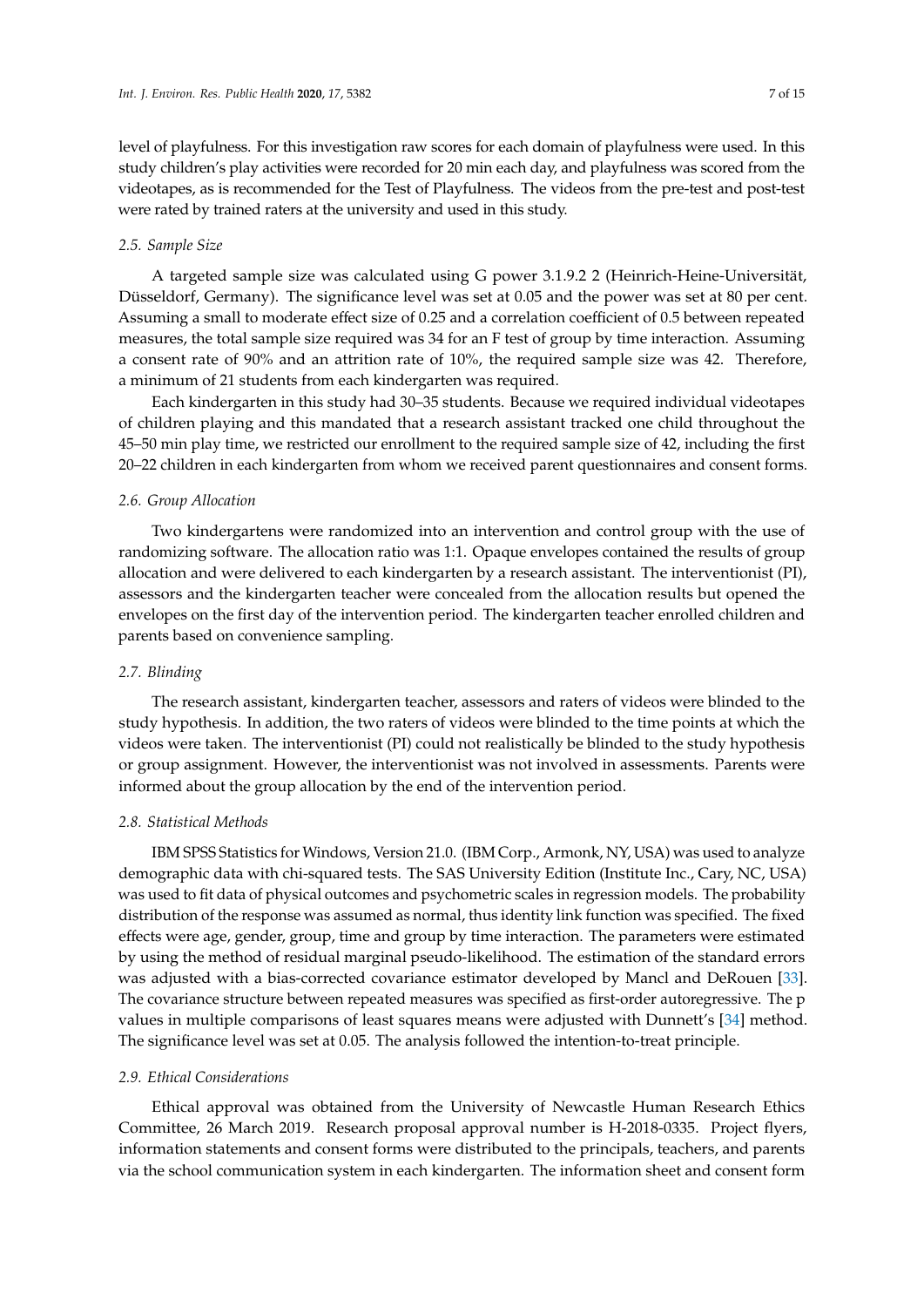explained the study purpose, brief procedure, potential risks, confidentiality and the voluntariness of participation with no penalty for withdrawal. Informed consents were obtained from all parents prior to the commencement of the study. Data were only stored, accessed and analyzed by the researchers.

#### **3. Results**

Twenty children were allocated to the intervention group and 22 children were in the control group (see Table [1\)](#page-7-0). Age and gender distribution did not differ between groups. At pre-test there were two children absent in each group. There were between group significant differences in parents' education level. Approximately 60% of the parents completed secondary school, while nearly 30% of the parents completed tertiary education. There was <5% missing data overall, although missing data for pedometer readings was slightly higher, at 7%.

<span id="page-7-0"></span>

| Characteristics          | Categories | Intervention $(n = 20)$ | Control $(n = 22)$ | $\chi^2$ | p    |
|--------------------------|------------|-------------------------|--------------------|----------|------|
| Gender                   | Male       |                         | 12                 | 0.38     | 0.56 |
|                          | Female     |                         | 8                  |          |      |
| Age                      | 4          | 12                      | 10                 | 1.68     | 0.43 |
|                          | 5          | 6                       | 9                  |          |      |
|                          | 6          |                         |                    |          |      |
| Father's education level | Primary    |                         |                    | 1.59     | 0.45 |
|                          | Secondary  | 11                      | 14                 |          |      |
|                          | University | 7                       | 5                  |          |      |
| Mother's education level | Primary    |                         |                    | 3.5      | 0.17 |
|                          | Secondary  | 10                      | 16                 |          |      |
|                          | University | 8                       | 4                  |          |      |

**Table 1.** Socio-demographic characteristics of the young children and their parents (*n* = 42).

Table [2](#page-7-1) shows the regression coefficients and the 95% confidence intervals of body mass index, step count, happiness score and emotion score. Only the happiness score shows significant group by time interaction effect. However, the group effect was not significant. The happiness score significantly increased within the intervention group (mean difference =  $0.67$ ,  $95\%$  confidence interval (CI) =  $0.3$  to 1), and the score within control group did not change (see Table [3\)](#page-8-0). Notwithstanding that, the score in the control group was higher than the intervention group at baseline.

**Table 2.** Regression coefficients of body mass index, steps count, happiness and emotion.

<span id="page-7-1"></span>

| Term                     | <b>Body Mass Index</b>  | <b>Steps Count</b>                |                            | Emotion                  |  |
|--------------------------|-------------------------|-----------------------------------|----------------------------|--------------------------|--|
|                          | <b>B</b> [95% CI]       | <b>B</b> [95% CI]                 | <b>B</b> [95% CI]          | <b>B</b> [95% CI]        |  |
| Intercept                | 15.7 [15.4, 16.1] *     | 2384.1 [2138.4, 2629.8] *         | 4.4 [4.3, 4.6] $*$         | $4.8$ [4.7, 4.9] $*$     |  |
| Age                      | $0.55$ [-2, 3.1]        | $-1897.5$ [ $-4221, 426$ ]        | $-0.7$ [ $-1.9$ , 0.5]     | $0.3$ [-0.26, 0.85]      |  |
| Male                     | $-0.3$ [ $-17.6$ , 17]  | 2381 [-12478, 17240]              | $-0.22$ [ $-7.3$ , 6.8]    | $0.31$ [-3.4, 4]         |  |
| Female                   |                         |                                   |                            |                          |  |
| Control                  | $3[-0.39, 6.3]$         | $-7582.4$ [ $-10828, -4336.9$ ] * | $-0.55$ [ $-1.9$ , 0.84]   | $0.18$ [ $-0.74$ , 1.1]  |  |
| Intervention             |                         |                                   |                            |                          |  |
| Pretest                  | $-0.39$ [ $-2.5$ , 1.7] | $-180.4$ [ $-2858.7$ , 2498]      | $-3$ [ $-4.6$ , $-1.3$ ] * | $0.42$ [-0.31, 1.2]      |  |
| Posttest                 |                         |                                   |                            |                          |  |
| Control by pretest       | $0.084$ [-2.4, 2.5]     | 968.1 [-1647.8, 3584]             | $2.5$ [0.64, 4.3] $*$      | $-0.16$ [ $-1.1$ , 0.78] |  |
| Control by posttest      |                         |                                   |                            |                          |  |
| Intervention by pretest  |                         |                                   |                            |                          |  |
| Intervention by posttest |                         |                                   |                            |                          |  |
| * $p < 0.05$ .           |                         |                                   |                            |                          |  |

Table [4](#page-9-0) shows the results of the domain scores of interactive peer play and playfulness assessments. There were significant group, time and group by time interaction effects on the Disruption domain. The disruptive behaviors became significantly more severe within the intervention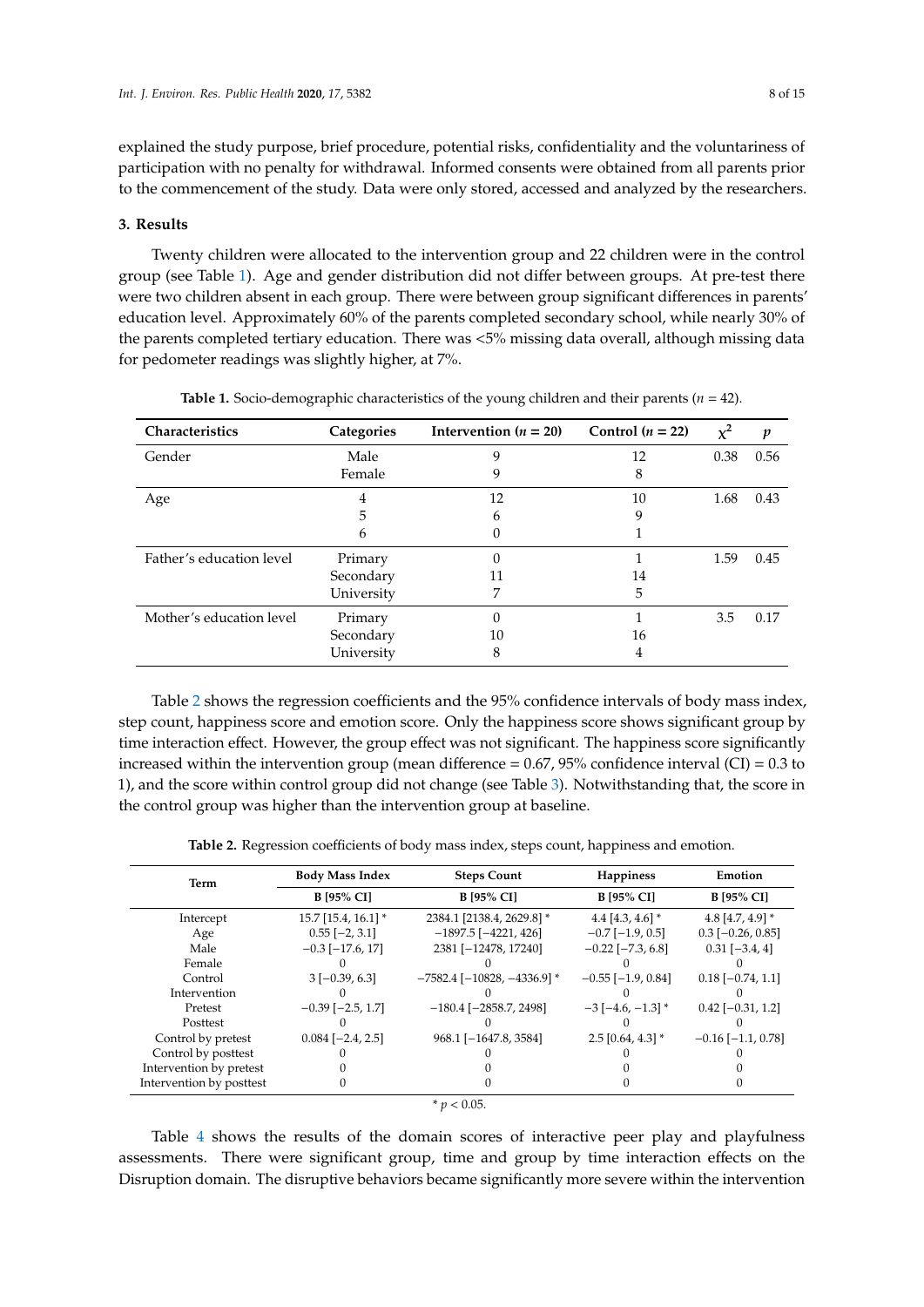group (mean difference =  $-0.26$ , 95% CI =  $-0.4$  to  $-0.12$ ) but not in the control group (see Table [3\)](#page-8-0). Furthermore, the disruption in intervention group was significantly more severe than control group at post-test (mean difference =  $-0.21$ , 95% CI =  $-0.4$  to  $-0.023$ ), given that there was no baseline difference. We had hypothesized that the physical activity level, emotional wellbeing, peer interaction and playfulness would be significantly better among preschoolers in the intervention group. Findings supported increased playfulness and improved emotional wellbeing in the group of children engaging in outdoor, loose-parts play and short mindfulness sessions.

On the other hand, the group, time and group by time interaction effects in all domains of playfulness were significant (see Table [4\)](#page-9-0). The playfulness of the intervention group was significantly better than the control group at post-test even though there were significant baseline differences (see Table [3\)](#page-8-0). Nevertheless, the improvements in the extent, intensity and skill of play within the intervention group were larger than the control group, provided that the changes in both groups were significant except for the skills in the control group.

<span id="page-8-0"></span>

| Outcome         | Time point                                | Intervention                                                                 | Control                                                                        | Difference, between                                              |  |
|-----------------|-------------------------------------------|------------------------------------------------------------------------------|--------------------------------------------------------------------------------|------------------------------------------------------------------|--|
|                 |                                           | Mean [95% CI]                                                                | Mean [95% CI]                                                                  | Mean [95% CI]                                                    |  |
| Body mass index | Pretest<br>Posttest<br>Difference, within | 15.3 [14.9, 15.8]<br>15.4 [14.9, 16]<br>$0.087$ [ $-0.38$ , $0.55$ ]         | 16 [15.4, 16.7]<br>16.1 [15.5, 16.7]<br>$0.065$ [ $-0.38$ , $0.51$ ]           | $-0.69$ [ $-1.4$ , 0.07]<br>$-0.66$ [ $-1.4$ , 0.092]            |  |
| Steps count     | Pretest<br>Posttest<br>Difference, within | 3139.3 [2809.8, 3468.7]<br>3180.2 [2530.5, 3829.8]<br>$40.9$ [-566.4, 648.2] | 1677 [1253.4, 2100.6]<br>1462.6 [1155, 1770.1]<br>$-214.5$ [ $-559.5$ , 130.5] | 1462.3 [911.3, 2013.2] *<br>1717.6 [976.7, 2458.6] *             |  |
| Happiness       | Pretest<br>Posttest<br>Difference, within | $4$ [3.7, 4.3]<br>$4.7$ [4.5, 4.8]<br>$0.67$ [0.3, 1] *                      | $4.5$ [4.2, 4.8]<br>$4.5$ [4.3, 4.8]<br>$0.03$ [ $-0.25$ , $0.31$ ]            | $-0.52$ [ $-0.93$ , $-0.099$ ] *<br>$0.12$ [-0.19, 0.44]         |  |
| Emotion         | Pretest<br>Posttest<br>Difference, within | 4.8 [4.7, 4.9]<br>$4.7$ [4.6, 4.9]<br>$-0.095$ [ $-0.26$ , 0.07]             | 4.8 [4.7, 4.9]<br>$4.8$ [4.6, 4.9]<br>$-0.053$ [ $-0.23$ , 0.12]               | $0.0019$ [-0.16, 0.16]<br>$-0.04$ [ $-0.25$ , 0.17]              |  |
| Disruption      | Pretest<br>Posttest<br>Difference, within | 4[3.9, 4]<br>$3.7$ [ $3.5$ , $3.9$ ]<br>$-0.26$ [ $-0.4$ , $-0.12$ ] *       | 4 [3.9, 4]<br>$3.9$ [ $3.8, 4$ ]<br>$-0.049$ [ $-0.15$ , 0.05]                 | $-0.0045$ [ $-0.053$ , 0.044]<br>$-0.21$ [ $-0.4$ , $-0.023$ ] * |  |
| Disconnection   | Pretest<br>Posttest<br>Difference, within | 3.8 [3.6, 3.9]<br>3.6 [3.4, 3.8]<br>$-0.17$ [ $-0.31$ , $-0.023$ ] *         | $3.9$ [ $3.8, 4$ ]<br>3.8 [3.6, 3.9]<br>$-0.1$ [ $-0.28$ , 0.078]              | $-0.091$ [ $-0.26$ , 0.082]<br>$-0.15$ [ $-0.42$ , 0.11]         |  |
| Interaction     | Pretest<br>Posttest<br>Difference, within | $1.1$ [0.77, 1.4]<br>$1.3$ [0.99, 1.6]<br>$0.24$ [-0.1, 0.59]                | $0.96$ [0.69, 1.2]<br>$0.76$ [0.41, 1.1]<br>$-0.21$ [ $-0.67$ , 0.26]          | $0.11$ [-0.3, 0.53]<br>$0.56$ [0.071, 1] *                       |  |
| Play extent     | Pretest<br>Posttest<br>Difference, within | $1.5$ [1.4, 1.6]<br>$2.2$ [2.1, 2.4]<br>$0.78$ [0.55, 1] *                   | $1.3$ [1.2, 1.4]<br>$1.5$ [1.4, 1.6]<br>$0.24$ [0.13, 0.35] *                  | 0.2 [0.058, 0.34] $*$<br>$0.74$ [0.51, 0.96] *                   |  |
| Play intensity  | Pretest<br>Posttest<br>Difference, within | $1.3$ [1.1, 1.5]<br>$2.3$ [2, $2.5$ ]<br>$0.98$ [0.76, 1.2] *                | $1.6$ [1.5, 1.8]<br>$1.9$ [1.8, 2]<br>$0.27$ [0.084, 0.45] *                   | $-0.35$ [ $-0.6$ , $-0.1$ ] *<br>$0.36$ [0.13, 0.59] *           |  |
| Play skill      | Pretest<br>Posttest<br>Difference, within | $0.43$ [0.35, 0.51]<br>$1.6$ [1.3, 1.9]<br>$1.2$ [0.9, 1.5] $*$              | $0.77$ [0.71, 0.84]<br>0.78 [0.71, 0.85]<br>$0.0065$ [ $-0.074$ , $0.087$ ]    | $-0.35$ [ $-0.45$ , $-0.24$ ] *<br>$0.83$ [0.53, 1.1] *          |  |

**Table 3.** Least squares means of physical and psychosocial variables between groups across time.

\* *p* < 0.05. Score ranges: Happiness (1–5), Emotion (1–5), Interactive peer play (disruption, disconnection, interaction) (1–4), Playfulness (extent, intensity, skill) (0–3).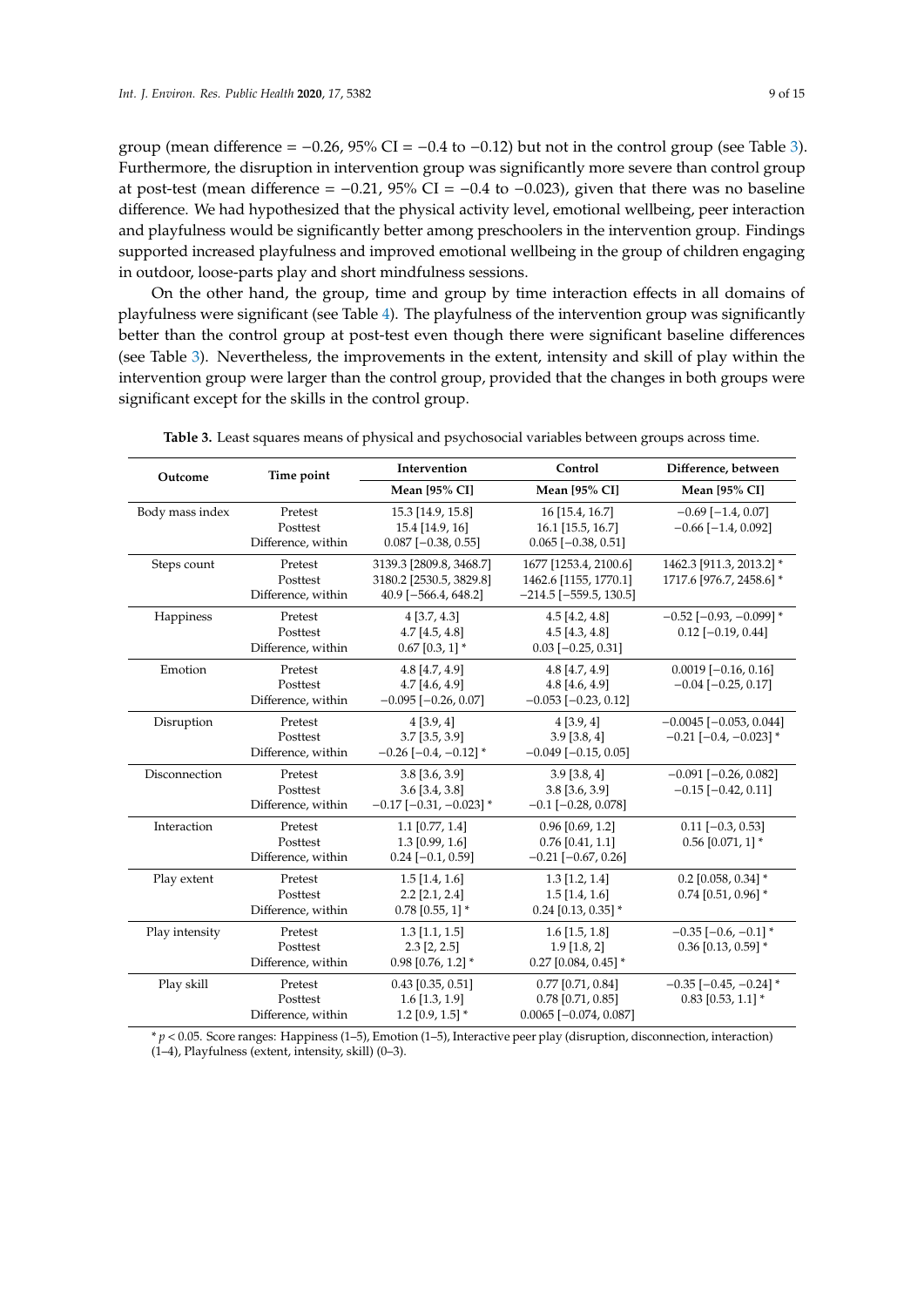| IU Of |  |
|-------|--|
|       |  |

<span id="page-9-0"></span>

| Term                     | Disruption                   | Disconnection            | Interaction             | Play Extent                   | Play Intensity                                            | Play Skill                   |
|--------------------------|------------------------------|--------------------------|-------------------------|-------------------------------|-----------------------------------------------------------|------------------------------|
|                          | <b>B</b> [95% CI]            | <b>B</b> [95% CI]        | <b>B</b> [95% CI]       | <b>B</b> [95% CI]             | <b>B</b> [95% CI]                                         | <b>B</b> [95% CI]            |
| Intercept                | $3.9$ [3.8, 4] $*$           | $3.8$ [3.7, 3.9] $*$     | $1$ [0.87, 1.2] $*$     | $1.6$ [1.6, 1.7] $*$          | $1.8$ [1.7, 1.9] $*$                                      | $0.9$ [0.82, 0.97] *         |
| Age                      | $-0.072$ [ $-0.55$ , 0.4]    | $-0.35$ [ $-1.2$ , 0.52] | $0.87[-0.93, 2.7]$      | $-0.036$ [ $-0.65$ ,<br>0.581 | $-0.02$ [ $-0.82$ ,<br>0.781                              | $0.22$ [-0.51, 0.95]         |
| Male                     | $0.23$ [-3, 3.4]             | $0.41$ [-5, 5.8]         | $0.56$ [-9.1, 10.2]     | $-0.22$ [ $-3.8$ , 3.4]       | $-0.4$ [ $-6.3$ , 5.5]                                    | $-0.47$ [ $-5.3$ , 4.4]      |
| Female                   |                              |                          |                         |                               |                                                           |                              |
| Control                  | $0.96$ [0.11, 1.8] *         | $0.69$ [-0.49, 1.9]      | $-2.5[-4.7, -0.33]$     |                               | $-3.3[-4.3, -2.3]$ * $-1.6[-2.7, -0.58]$                  | $-3.7$ [ $-5.1$ , $-2.4$ ] * |
| Intervention             |                              |                          |                         |                               |                                                           |                              |
| Pretest                  | $1.2$ [0.51, 1.8] $*$        | $0.74$ [0.1, 1.4] $*$    | $-1.1$ [ $-2.6$ , 0.47] |                               | $-3.5$ [ $-4.6$ , $-2.5$ ] * $-4.4$ [ $-5.4$ , $-3.5$ ] * | $-5.4$ [ $-6.6$ , $-4.1$ ] * |
| Posttest                 |                              |                          |                         |                               |                                                           |                              |
| Control by pretest       | $-0.81$ [ $-1.5$ , $-0.14$ ] | $-0.25$ [ $-1.2$ , 0.67] | $1.7[-0.52, 4]$         | $2.2$ [1.1, 3.2] $*$          | $2.9$ [1.7, 4] *                                          | $4.7$ [3.5, 5.9] $*$         |
| Control by posttest      |                              |                          |                         |                               |                                                           |                              |
| Intervention by pretest  |                              |                          |                         |                               |                                                           |                              |
| Intervention by posttest |                              |                          |                         |                               |                                                           |                              |
| $\sim$ $\sim$ $\sim$     |                              |                          |                         |                               |                                                           |                              |

**Table 4.** Regression coefficients of peer interaction during play and playfulness.

#### $* p < 0.05$ .

#### **4. Discussion**

#### *4.1. Interpretation*

We had hypothesized that the physical activity level, emotional wellbeing, peer interaction and playfulness would be significantly better among preschoolers in the intervention group. Findings supported increased playfulness and improved emotional wellbeing in the group of children engaging in outdoor, loose parts play and short mindfulness sessions. However, we did not find group differences for physical activity level or peer interaction.

Although both groups showed changes in playfulness between pre- and post-test, the intervention group was significantly more playful than the control group at post-test, and the improvement in playfulness within intervention group was larger than the control group. The findings are similar to other studies on evaluating the changes in playfulness [\[35,](#page-13-17)[36\]](#page-13-18). Brentnall et al. found that there were significant differences in each observational rating score in the playfulness scale on pre-school age children's play activities [\[35\]](#page-13-17). Bronson and Bundy investigated the correlation between playfulness and environmental supportiveness between children with disability and typically developing children [\[36\]](#page-13-18). They reported that there was a positive correlation between playfulness and environmental supportiveness especially among the typically developing children.

A finding unique to this study was that the happiness score significantly increased within the intervention group, while the score within the control group did not show any change. It is difficult to tease out the driver for this change as it could be linked to both playfulness and mindfulness. Badri et al. [\[37\]](#page-13-19) conducted a study to investigate the structural relationship such as school and home environments on school children's happiness. The findings showed that both school and home variables directly influence the school children's happiness scores [\[37\]](#page-13-19).

We had hypothesized that the emotional wellbeing would be significantly better among preschoolers in the intervention group. There were no significant differences in emotion scores as the scores in both groups were high at all time points. It may perhaps be because of insufficiently long sessions or insufficient overall intervention. There was change in happiness scores, which is likely to reflect the impact of mindfulness activities and play opportunity in the intervention group. Interestingly, disruptive behaviors increased within the intervention group, and disruption in the intervention group was more severe than the control group at post-test. This is perhaps not surprising given that typical play during recess for children in this study was highly controlled and structured. The more gregarious and free play notable for children given the freedom to engage in play without structure might have been interpreted by the trained raters as more disruptive. Our findings are consistent with the findings of Trostle [\[38\]](#page-14-0). Children in this study participated in either behavioral intervention or unstructured play across a 10-week intervention. The behavioral group showed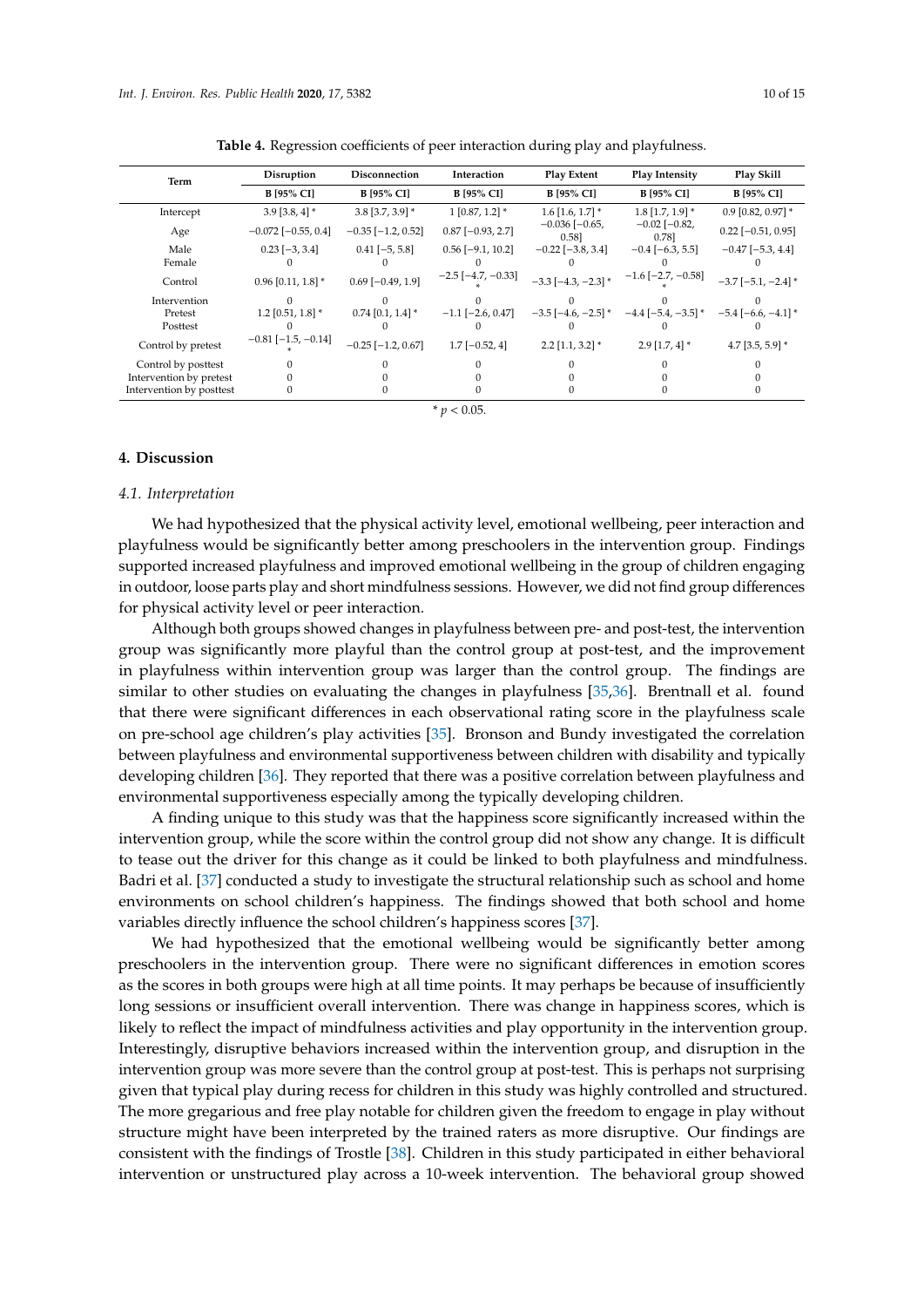a greater improvement in self-control than the unstructured play group. These findings suggest that there may be lower self-control and behavior may be viewed as more disruptive when children engage in unstructured play. In fact, the correlation between self-control and disruptive behavior among children has been identified in other investigations [\[39–](#page-14-1)[41\]](#page-14-2).

Our findings support, to some extent, what has been identified in previous studies [\[3,](#page-12-2)[30,](#page-13-12)[35](#page-13-17)[–37\]](#page-13-19); engaging in loose parts play and mindfulness can have a positive impact on playfulness and children's happiness. The absence of significant change on the physical variables such as step count and body mass index in the current study might be attributable to the short intervention period. Although the sample size was larger and the intervention period was longer than the study conducted by Alhassan, Sirard and Robinson [\[11\]](#page-12-10), it was nonetheless relatively short and considerably shorter than that shown by other investigators [\[13\]](#page-12-12).

The significant baseline difference in the step count is likely related to the differences in the shape and size of the play area between kindergartens. Other investigations have suggested that available space may influence the nature of the play activities  $[11,13]$  $[11,13]$ . In the current study the intervention group pretesting was conducted outdoors in a relatively large oval area. Children had space to move and play and appeared to take advantage of this. In contrast, the control group played with usual toys and fixed equipment indoors, in a more confined rectangular area, throughout the study. Interestingly the step count for intervention children increased from pre- to post-testing, while that for the control group decreased. This suggests that recess as usual was not supportive of child physical activity, something known to be quite important for learning [\[42](#page-14-3)[,43\]](#page-14-4). Hence, the physical activity level of the control group children might be lower than the intervention group children who ran around in the oval area.

Previous studies of mindfulness intervention which significantly improved social and emotional development, social competence, prosocial behavior and emotion regulation [\[15\]](#page-13-0) and self-regulation [\[17\]](#page-13-2) of young children implemented the intervention for around 20 to 30 min per session, one hour per week for 12 weeks. In the current study, the session lasted only for 15 min per day for five days, and the intervention group showed significantly more disruptive behaviors during unstructured play than the control group. In the future study, the session shall be as long as the one in the previous studies so as to draw a conclusion on whether the mindfulness intervention could promote behavioral control during unstructured play or not. Based on the results in this study, 15 min per day for five days might fall short of promoting behavioral control during unstructured play among young children.

# *4.2. Limitations*

Limitations inherent in these findings include the fact that time and budget limited the sample size and study period. While there is value in short intense interventions, other studies have shown additional gains with longer interventions. The sample size of the clusters was small for randomization, and while this may be associated with the baseline differences, change scores support an intervention effect. Furthermore, the test-retest reliability of assessment may change over time. Test-retest reliability of playfulness could become moderate to poor when the duration of rating increases from 15 to 30 min [\[35\]](#page-13-17). Still, 15–20 min is the recommended amount of time for accurately rating playfulness. On the other hand, the insignificant change in physical activity level may be related to the short intervention and observation period as well as insufficient statistical data on unstructured play and mindfulness sessions, and we are not able to distinguish the benefits of each component separately. Despite the limitations, this study provided pilot data and directions for future bigger scale studies.

# *4.3. Generalizability*

The convenience sampling, small sample size and risk of bias in the current study limit the generalizability of the results. However, this work indicates that, at least in some preschool environments, has the potential to implement an outdoor, unstructured play activities in the school setting. This work, combined with that of Bundy and colleagues, suggests the potential to further develop the intervention as a community health intervention. The unstructured play activities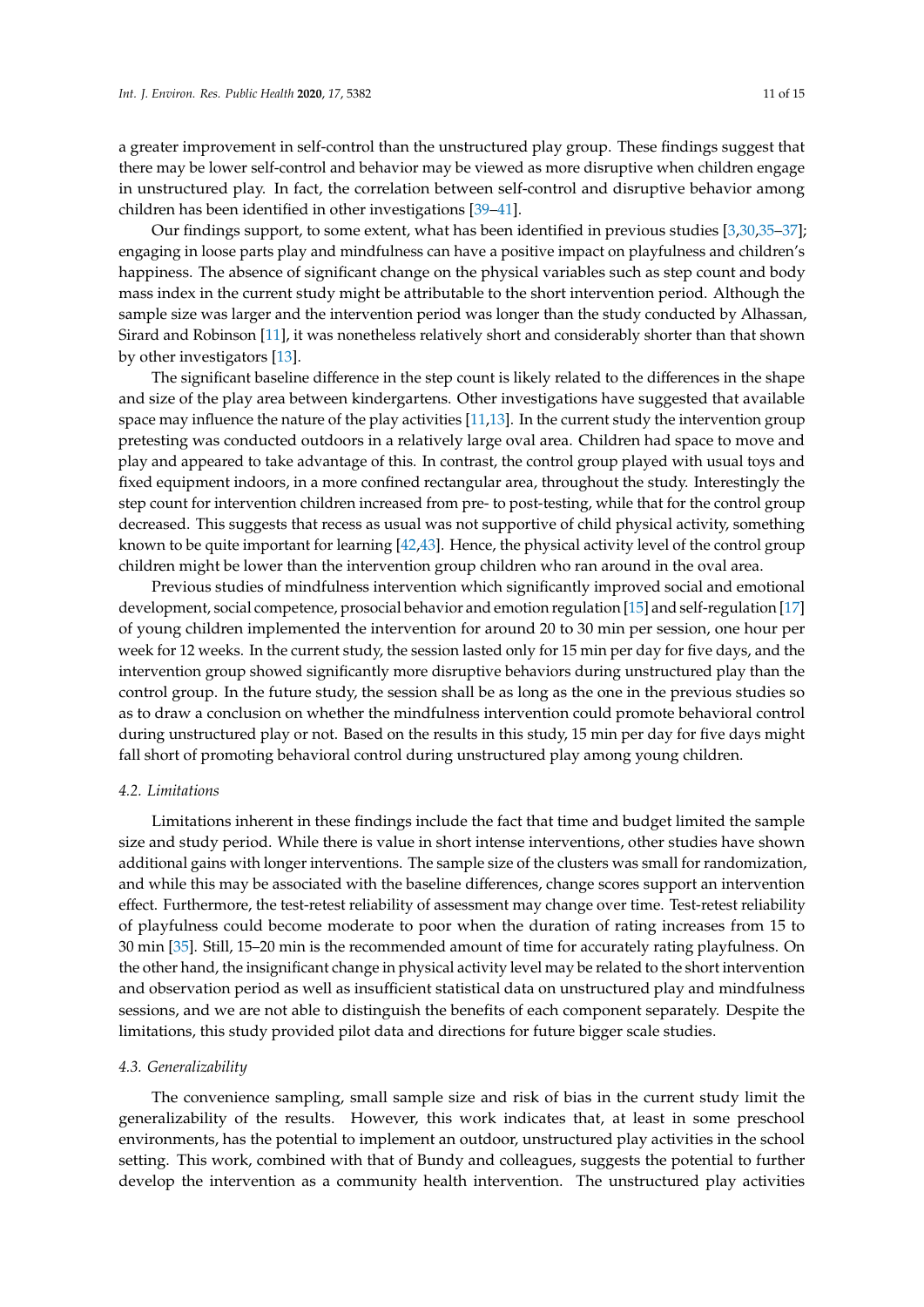and mindfulness activities for promoting children's wellbeing may be adopted to change health policy and practice targeting early childhood to promote 'Healthy Children, Happy Learning'. Preschools and primary schools may translate the evidence into school health practice leading to changes in physical health and social wellbeing of preschoolers.

# *4.4. Future Researce*

In future studies, a longer intervention period should be adopted, and the sample size of the clusters should be larger for a cluster RCT. A waitlist control group should also be considered so that all the participants will receive and benefit from the intervention. Besides comparing loose part and fixed equipment for play, future studies may compare play using different play materials to support unstructured play; choice of materials should be linked to that which is most feasible given different environments [\[44\]](#page-14-5). Furthermore, variables such as the time periods of play and observation, as well as the shape and size of the play area per child should be assessed and analyzed. In addition, a focus on mindfulness, defining optimal content, duration, and timing of sessions during the day would clarify the contribution of this aspect of our study. Finally, factorial design including unstructured play, mindfulness intervention and their combination may be adopted to differentiate the effect of each arm statistically.

# *4.5. Implications*

Children often find the transitions from home, to preschool and then to schooling distressing [\[22\]](#page-13-4) despite the fact that some may look forward to a shift in emphasis from play activity to structured learning [\[45\]](#page-14-6). Stressful transitions can interfere with the learning process and even childhood development [\[25\]](#page-13-7). It has been reported that 22% of Australian children experience difficulty during their transition to school in at least one of the following domains: physical health and wellbeing, social competence, and emotional maturity [\[46\]](#page-14-7).

Incorporating opportunities for unstructured outdoor play and providing mindfulness activities could facilitate a smooth transition process. Through play and self-reflection, children strategize about change and transition which characterize early childhood. Opportunities to develop skills and problem solving through unstructured play are increasingly limited as children prepare to enter school and the emphasis turns to structured learning in classroom setting. The limitations to children's free play deserve more research and public attention because it may have negative impacts on children's physical and psychosocial wellbeing. Mindfulness, while promising, is not well integrated into the school day for most children.

#### **5. Conclusions**

Affording children, the opportunity for playful recess has been viewed as important for many years [\[47](#page-14-8)[,48\]](#page-14-9). Here we expand on traditional school recess, to include interaction with loose parts play and engagement in mindfulness activities. The combination of these interventions offered several potential benefits to children in this study. In examining physical, emotional, and social wellbeing we identified increased physical activity (contributing to physical wellbeing), happiness (contributing to emotional wellbeing), and playfulness (contributing to social wellbeing) following this combined intervention. In this study also reported increased disruptive behavior during play. While this later finding needs further investigation, it is likely an outcome of greater physical freedom in a larger space during recess. Other findings support the conclusion that unstructured play plus mindfulness interventions benefit preschoolers' overall wellbeing by providing them with materials, time, space and opportunities.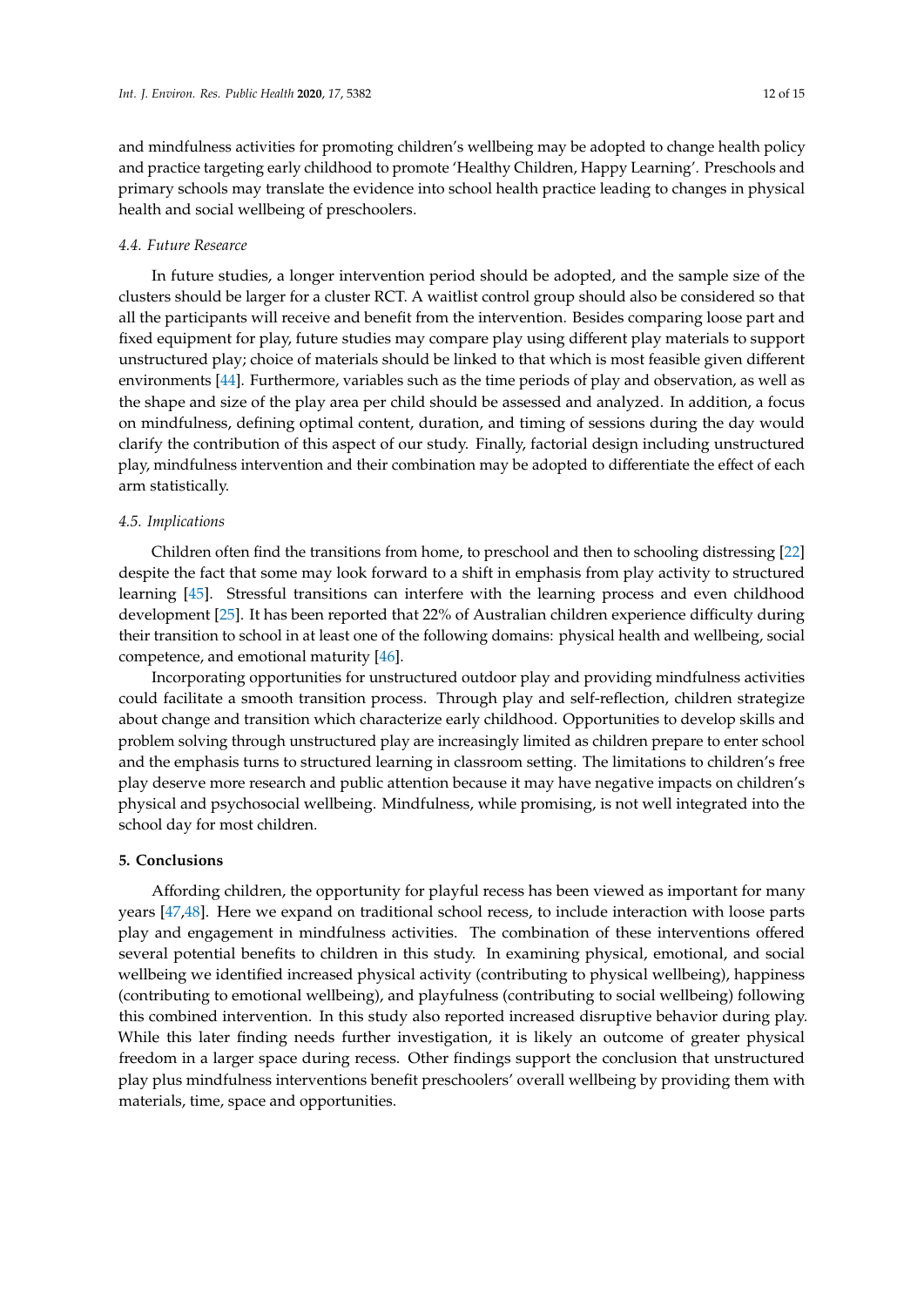**Author Contributions:** Literature review, R.L.T.L., S.J.L., S.W.C.C., A.C.Y.T., C.L., L.H.T.L., G.B.; sampling, R.L.T.L., S.J.L., S.W.C.C.; intervention administration, R.L.T.L., A.C.Y.T.; data collection, R.L.T.L., A.C.Y.T.; rater training, R.L.T.L., A.C.Y.T.; data cleaning and analysis, R.L.T.L., S.J.L.; manuscript writing, R.L.T.L., S.J.L., S.W.C.C., A.C.Y.T., C.L., L.H.T.L., G.B. All authors have read and agreed to the published version of the manuscript.

**Funding:** This research was funded by the Faculty of Health and Medicine Strategic Plan 2018 (Cost Collector No. 10.32380), University of Newcastle, New South Wales, Australia.

**Acknowledgments:** The authors would like to express the greatest gratitude to the children, parents, kindergartens, research assistants, undergraduate helpers and volunteers in this study.

**Conflicts of Interest:** The authors declare no conflict of interest.

# **References**

- <span id="page-12-0"></span>1. Nijhof, S.L.; Vinkers, C.H.; van Geelen, S.M.; Duijff, S.N.; Achterberg, E.J.; van der Net, J.; Veltkamp, R.C.; Grootenhuis, M.A.; van de Putte, E.M.; Hillegers, M.H.; et al. Healthy play, better coping: The importance of play for the development of children in health and disease. *Neurosci. Biobehav. Rev.* **2018**, *95*, 421–429. [\[CrossRef\]](http://dx.doi.org/10.1016/j.neubiorev.2018.09.024)
- <span id="page-12-1"></span>2. Roggman, L.; Boyce, L.; Cook, G.; Christiansen, K.; Jones, D. Playing with Daddy: Social Toy Play, Early Head Start, and Developmental Outcomes. *Father. J. Theory Res. Pract. Men Father.* **2004**, *2*, 83–108. [\[CrossRef\]](http://dx.doi.org/10.3149/fth.0201.83)
- <span id="page-12-2"></span>3. Bundy, A.C.; Naughton, G.; Tranter, P.; Wyver, S.; Baur, L.; Schiller, W.; Bauman, A.; Engelen, L.; Ragen, J.; Luckett, T.; et al. The Sydney Playground Project: Popping the bubblewrap-unleashing the power of play: A cluster randomized controlled trial of a primary school playground-based intervention aiming to increase children's physical activity and social skills. *BMC Public Health* **2011**, *11*, 680. [\[CrossRef\]](http://dx.doi.org/10.1186/1471-2458-11-680) [\[PubMed\]](http://www.ncbi.nlm.nih.gov/pubmed/21884603)
- <span id="page-12-3"></span>4. Rodriguez-Ayllon, M.; Cadenas-Sanchez, C.; Estevez-Lopez, F.; Muñoz, N.E.; Mora-Gonzalez, J.; Migueles, J.H.; Esteban-Cornejo, I. Role of physical activity and sedentary behavior in the mental health of preschoolers, children and adolescents: A systematic review and meta-analysis. *Sports Med.* **2019**, *49*, 1383–1410. [\[CrossRef\]](http://dx.doi.org/10.1007/s40279-019-01099-5) [\[PubMed\]](http://www.ncbi.nlm.nih.gov/pubmed/30993594)
- <span id="page-12-4"></span>5. Mashford-Scott, A.; Church, A.; Tayler, C. Seeking children's perspectives on their wellbeing in early childhood settings. *Int. J. Early Child* **2012**, *44*, 231–247. [\[CrossRef\]](http://dx.doi.org/10.1007/s13158-012-0069-7)
- <span id="page-12-5"></span>6. Weininger, O. Play and early childhood. In *Celebration of Play: An Integrated Approach to Play and Child Development*; Wilkinson, P.F., Ed.; Croom Helm: London, UK, 1980.
- <span id="page-12-6"></span>7. Brussoni, M.; Ishikawa, T.; Brunelle, S.; Herrington, S. Landscape for play: Effects of an intervention to promote nature-based risky play in early childhood centres. *J. Environ. Psychol.* **2017**, *54*, 139–150. [\[CrossRef\]](http://dx.doi.org/10.1016/j.jenvp.2017.11.001)
- <span id="page-12-7"></span>8. O'Dwyer, M.V.; Fairclough, S.J.; Ridgers, N.D.; Knowles, Z.R.; Foweather, L.; Stratton, G. Effect of a school-based active play intervention on sedentary time and physical activity in preschool children. *Health Educ. Res.* **2013**, *28*, 931–942. [\[CrossRef\]](http://dx.doi.org/10.1093/her/cyt097) [\[PubMed\]](http://www.ncbi.nlm.nih.gov/pubmed/24107857)
- <span id="page-12-8"></span>9. Razak, L.A.; Yoong, S.L.; Wiggers, J.; Morgan, P.J.; Jones, J.; Finch, M.; Sutherland, R.; Lecathelnais, C.; Gillham, K.; Clinton-McHarg, T.; et al. Impact of scheduling multiple outdoor free-play periods in childcare on child moderate-to-vigorous physical activity: A cluster randomised trial. *Int. J. Behav. Nutr. Phys. Act.* **2018**, *15*, 34. [\[CrossRef\]](http://dx.doi.org/10.1186/s12966-018-0665-5)
- <span id="page-12-9"></span>10. Driediger, M.; Truelove, S.; Johnson, A.; Vanderloo, L.; Timmons, B.; Burke, S.; Irwin, J.; Tucker, P. The Impact of Shorter, More Frequent Outdoor Play Periods on Preschoolers' Physical Activity during Childcare: A Cluster Randomized Controlled Trial. *Int. J. Environ. Res. Public Health* **2019**, *16*, 4126. [\[CrossRef\]](http://dx.doi.org/10.3390/ijerph16214126)
- <span id="page-12-10"></span>11. Alhassan, S.; Sirard, J.R.; Robinson, T.N. The effects of increasing outdoor play time on physical activity in Latino preschool children. *Int. J. Pediatric Obes.* **2007**, *2*, 153–158. [\[CrossRef\]](http://dx.doi.org/10.1080/17477160701520108)
- <span id="page-12-11"></span>12. Wolfenden, L.; Jones, J.; Parmenter, B.; Razak, L.A.; Wiggers, J.; Morgan, P.J.; Finch, M.; Sutherland, R.; Lecathelinais, C.; Clinton-McHarg, T.; et al. Efficacy of a free-play intervention to increase physical activity during childcare: A randomized controlled trial. *Health Educ. Res.* **2019**, *34*, 84–97. [\[CrossRef\]](http://dx.doi.org/10.1093/her/cyy041) [\[PubMed\]](http://www.ncbi.nlm.nih.gov/pubmed/30445644)
- <span id="page-12-12"></span>13. Engelen, L.; Bundy, A.C.; Naughton, G.; Simpson, J.M.; Bauman, A.; Ragen, J.; Baur, L.; Wyver, S.; Tranter, P.; Niehues, A.; et al. Increasing physical activity in young primary school children—It's child's play: A cluster randomised controlled trial. *Prev. Med.* **2013**, *56*, 319–325. [\[CrossRef\]](http://dx.doi.org/10.1016/j.ypmed.2013.02.007) [\[PubMed\]](http://www.ncbi.nlm.nih.gov/pubmed/23462477)
- <span id="page-12-13"></span>14. Kabat-Zinn, J. Mindfulness. *Mindfulness* **2015**, *6*, 1481–1483. [\[CrossRef\]](http://dx.doi.org/10.1007/s12671-015-0456-x)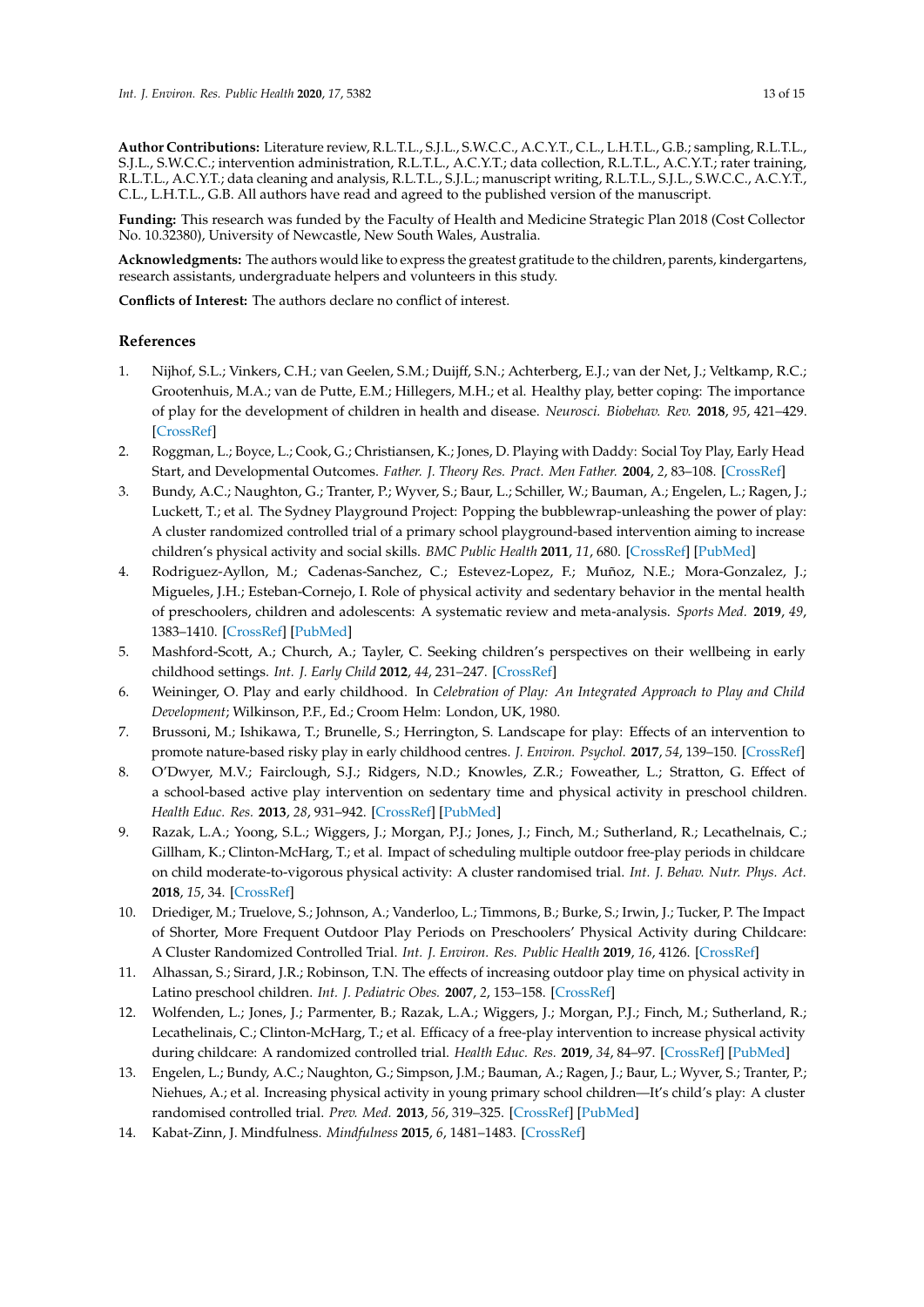- <span id="page-13-0"></span>15. Flook, L.; Goldberg, S.B.; Pinger, L.; Davidson, R.J. Promoting prosocial behavior and self-regulatory skills in preschool children through a mindfulness-based kindness curriculum. *Dev. Psychol.* **2015**, *51*, 44–51. [\[CrossRef\]](http://dx.doi.org/10.1037/a0038256)
- <span id="page-13-1"></span>16. Tarrasch, R. The effects of mindfulness practice on attentional functions among primary school children. *J. Child Fam. Stud.* **2018**, *27*, 2632–2642. [\[CrossRef\]](http://dx.doi.org/10.1007/s10826-018-1073-9)
- <span id="page-13-2"></span>17. Poehlmann-Tynan, J.; Vigna, A.B.; Weymouth, L.A.; Gerstein, E.D.; Burnson, C.; Zabransky, M.; Lee, P.; Zahn-Waxler, C. A pilot study of contemplative practices with economically disadvantaged preschoolers: Children's empathic and self-regulatory behaviors. *Mindfulness* **2016**, *7*, 46–58. [\[CrossRef\]](http://dx.doi.org/10.1007/s12671-015-0426-3)
- 18. Broderick, P.C. Mindfulness and coping with dysphoric mood: Contrasts with rumination and distraction. *Cogn. Ther. Res.* **2005**, *29*, 501–510. [\[CrossRef\]](http://dx.doi.org/10.1007/s10608-005-3888-0)
- 19. Papies, E.K.; Pronk, T.M.; Keesman, M.; Barsalou, L.W. The benefits of simply observing: Mindful attention modulates the link between motivation and behavior. *J. Pers. Soc. Psychol.* **2015**, *108*, 148–170. [\[CrossRef\]](http://dx.doi.org/10.1037/a0038032)
- 20. Westbrook, C.; Creswell, J.D.; Tabibnia, G.; Julson, E.; Kober, H.; Tindle, H.A. Mindful attention reduces neural and self-reported cue-induced craving in smokers. *Soc. Cogn. A*ff*ect. Neurosci.* **2013**, *8*, 73–74. [\[CrossRef\]](http://dx.doi.org/10.1093/scan/nsr076)
- <span id="page-13-3"></span>21. Zeidan, F.; Martucci, K.T.; Kraft, R.A.; Gordon, N.S.; McHaffie, J.G.; Coghill, R.C. Brain mechanisms supporting the modulation of pain by mindfulness meditation. *J. Neurosci.* **2011**, *31*, 5540–5548. [\[CrossRef\]](http://dx.doi.org/10.1523/JNEUROSCI.5791-10.2011)
- <span id="page-13-4"></span>22. Chan, W.L. Expectations for the transition from kindergarten to primary school amongst teachers, parents and children. *Early Child Dev. Care* **2012**, *182*, 639–664. [\[CrossRef\]](http://dx.doi.org/10.1080/03004430.2011.569543)
- <span id="page-13-5"></span>23. Chun, W.N. A study of children's transition difficulties in transition to school in Hong Kong. *Early Child Dev. Care* **2013**, *173*, 83–96. [\[CrossRef\]](http://dx.doi.org/10.1080/0300443022000022440)
- <span id="page-13-6"></span>24. Parent, S.; Lupien, S.; Herba, C.M.; Dupere, V.; Gunnar, M.R.; Seguin, J.R. Children's cortisol response to the transition from preschool to formal schooling: A review. *Psychoneuroendocrinology* **2019**, *99*, 196–205. [\[CrossRef\]](http://dx.doi.org/10.1016/j.psyneuen.2018.09.013) [\[PubMed\]](http://www.ncbi.nlm.nih.gov/pubmed/30253327)
- <span id="page-13-7"></span>25. Wong, M. A longitudinal study of children's voices in regard to stress and coping during the transition to school. *Early Child Dev. Care* **2016**, *186*, 927–946. [\[CrossRef\]](http://dx.doi.org/10.1080/03004430.2015.1068769)
- <span id="page-13-8"></span>26. Coffman, M.J.; Reeve, C.L.; Butler, S.; Keeling, M.; Talbot, L.A. Accuracy of the Yamax CW-701 Pedometer for measuring steps in controlled and free-living conditions. *Digit. Health* **2016**, *2*. [\[CrossRef\]](http://dx.doi.org/10.1177/2055207616652526) [\[PubMed\]](http://www.ncbi.nlm.nih.gov/pubmed/29942555)
- <span id="page-13-9"></span>27. Hall, L.; Hume, C.; Tazzyman, S. Five degrees of happiness: Effective Smiley Face Likert Scales for evaluating with children. In Proceedings of the 15th International Conference on Interaction Design and Children, Manchester, UK, 21–24 June 2016; pp. 311–321.
- <span id="page-13-10"></span>28. Li, H.C.; Lopez, V. Children's Emotional Manifestation Scale: Development and testing. *J. Clin. Nurs.* **2005**, *14*, 223–229. [\[CrossRef\]](http://dx.doi.org/10.1111/j.1365-2702.2004.01031.x) [\[PubMed\]](http://www.ncbi.nlm.nih.gov/pubmed/15669931)
- <span id="page-13-11"></span>29. Fantuzzo, J.; Mendez, J.; Tighe, E. Parental assessment of peer play: Development and validation of the parent version of the Penn Interactive Peer Play Scale. *Early Child. Res. Q.* **1998**, *13*, 659–676. [\[CrossRef\]](http://dx.doi.org/10.1016/S0885-2006(99)80066-0)
- <span id="page-13-12"></span>30. Fantuzzo, J.; Sutton-Smith, B.; Coolahan, K.C.; Manz, P.H.; Canning, S.; Debnam, D. Assessment of preschool play interaction behaviors in young low-income children: Penn Interactive Peer Play Scale. *Early Child. Res. Q.* **1995**, *10*, 105–120. [\[CrossRef\]](http://dx.doi.org/10.1016/0885-2006(95)90028-4)
- <span id="page-13-13"></span>31. Bundy, A.C. Play and playfulness: What to look for. In *Play in Occupational Therapy for Children*; Parham, L.D., Fazio, L.S., Eds.; Mosby: St. Louis, MO, USA, 1997; pp. 56–62.
- <span id="page-13-14"></span>32. Bundy, A.C.; Nelson, L.; Metzger, M.; Bingaman, K. Validity and reliability of a Test of Playfulness. *Oxf. Transit. Justice Res.* **2001**, *21*, 276–292. [\[CrossRef\]](http://dx.doi.org/10.1177/153944920102100405)
- <span id="page-13-15"></span>33. Mancl, L.A.; DeRouen, T.A. A covariance estimator for GEE with improved small-sample properties. *Biometrics* **2001**, *57*, 126–134. [\[CrossRef\]](http://dx.doi.org/10.1111/j.0006-341X.2001.00126.x)
- <span id="page-13-16"></span>34. Dunnett, C.W. Pairwise multiple comparisons in the homogeneous variance, unequal sample size case. *J. Am. Stat. Assoc.* **1980**, *75*, 789–795. [\[CrossRef\]](http://dx.doi.org/10.1080/01621459.1980.10477551)
- <span id="page-13-17"></span>35. Brentnall, J.; Bundy, A.C.; Catherine, F.; Kay, S. The effect of the length of observation on Test of Playfulness scores. *Occup. Particip. Health* **2008**, *28*, 133–140. [\[CrossRef\]](http://dx.doi.org/10.3928/15394492-20080601-02)
- <span id="page-13-18"></span>36. Bronson, M.R.; Bundy, A.C. A correlational study of a test of playfulness and a test of environmental supportiveness for play. *Occup. Ther. J. Res.* **2001**, *21*, 241–259. [\[CrossRef\]](http://dx.doi.org/10.1177/153944920102100403)
- <span id="page-13-19"></span>37. Badri, M.; Al Nuaimi, A.; Guang, Y.; Al Sheryani, Y.; Al Rashedi, A. The effects of home and school on children's happiness: A structural equation model. *Int. J. Child Care Educ. Policy* **2018**, *12*, 17. [\[CrossRef\]](http://dx.doi.org/10.1186/s40723-018-0056-z)